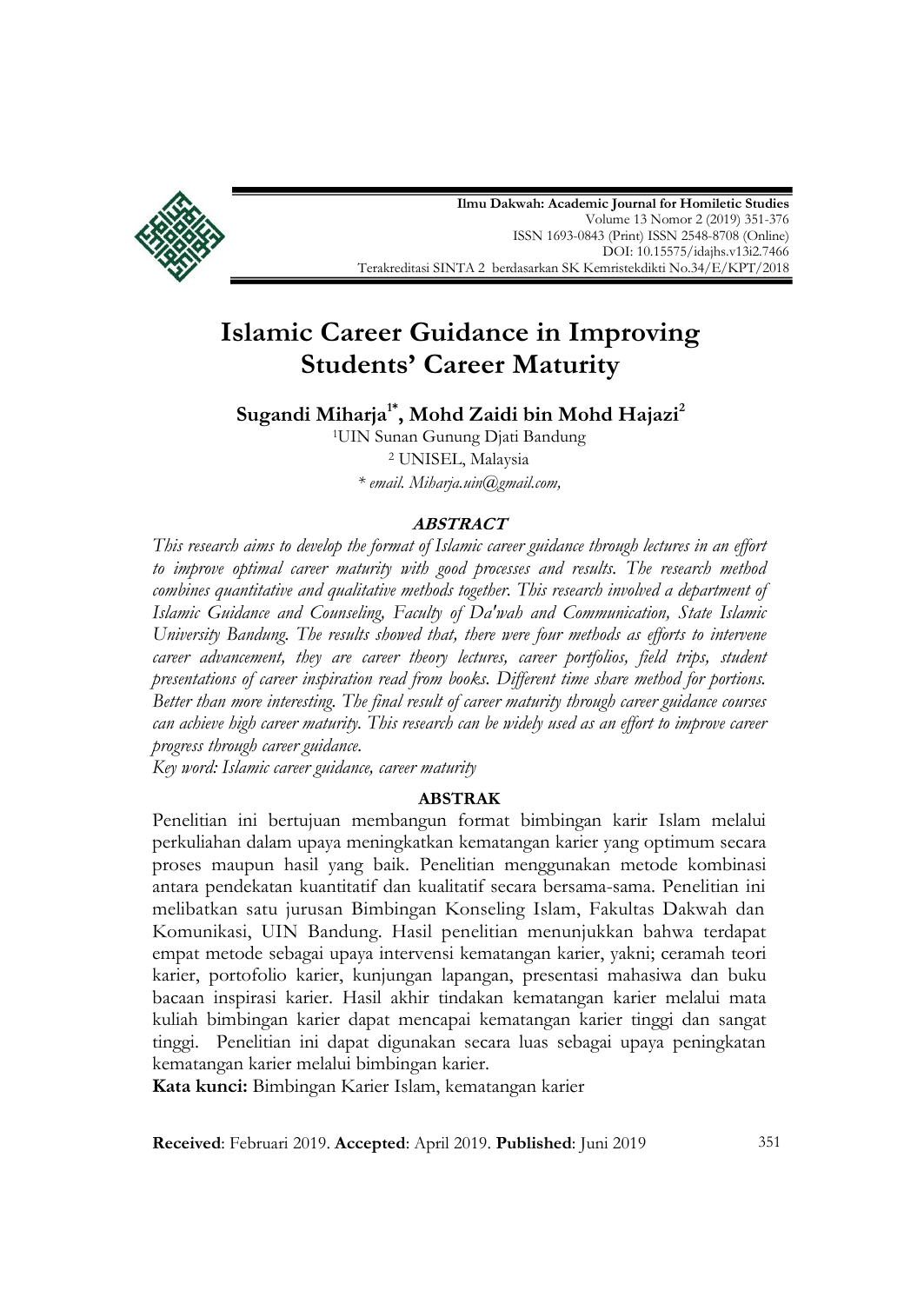## **INTRODUCTION**

Higher education is responsible to prepare students physically and mentally to be able to live independently. In the beginning, there was a gap between expectations and reality where not every student was able to be in a stable career. They must complete education, then deal with the reality of a career that still needs to be explored and efforts to truly achieve.

Guidance services, especially in the career sector, should be able to reduce confusion, feelings of uncertainty in preparing to enter a career in the future. Stages of individual career development are achieved through a good process so that the individual can go through the optimum stages of development. Career decision making has an impact on career development. This impact is expected in a state of career maturity that is well exceeded.

The term career can be seen as a noun, actor, and description. Seen as a noun, a career is a job or profession that requires education or special courses which are continued as a lifetime job. The term career seen from the state of the "culprit", is progress in the life stages of several professions or businesses. Meanwhile, the term career seen from "adverb" means having or following a professional job. Therefore "career" is a professional job that requires education or special courses to be followed as a person's lifetime job.

Guidance in Islam is the process of providing assistance to individuals so that individuals avoid (prevention) from behavior that is not in accordance with the morals desired by Khalik on their creatures. Consequently, Muslim can develop (development) and be able to recover (curative) itself in order to achieve world welfare-hereafter as the teachings of Islam.

The term Islamic career guidance is "a process of assistance to prevent, develop and restore individuals with a clearer understanding of themselves and their potential for a better present and future in relation to professional careers in order to achieve world-after-world welfare as taught by the Qur'an and Sunnah of the Prophet.

The term career maturity is the ability of individuals in selfactualizing patterns according to their abilities in supporting future career directions. Career maturity indicates the success of individuals to complete career development tasks that are specific to certain stages of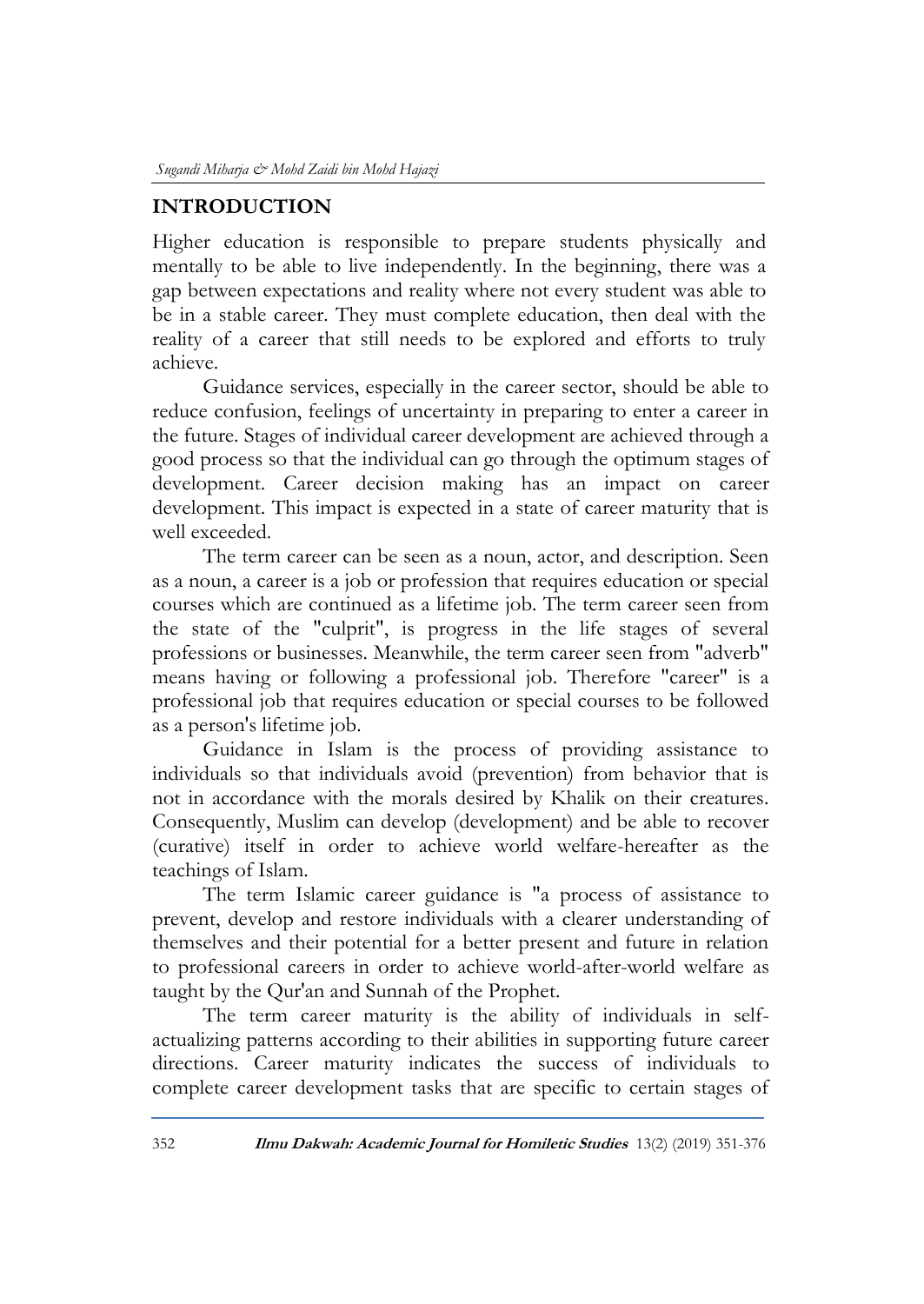development. Individuals are mature or ready to make career decisions if the knowledge they have to make career decisions is supported by reliable information about work based on exploration that has been done. Maturity can be sure of the opportunity and the appropriate level of work and consider the needs, interests, capacity of competence, and personal values. Thus the concept of career maturity is normative, it needs to be a match between individual career development with the expected development.

All levels of students, especially the final year students have more responsibilities, in connection with immediately completing the stages of development of the student period to work. They are required to have physical and psychological abilities towards the job market. The job market is spread across companies, in government offices and educational institutions. Several things can be considered to determine whether someone is suitable or not to get a job in the place. The career maturity of prospective workers is a determining factor in answering these questions. They must have the expertise in the job they want. One must have a career maturity, so that he gets success and satisfaction at work.

Career maturity enables a person to gain success at work because the career he is doing is in accordance with his interests and potential. In order to obtain career maturity, they undergo a career guidance process. This career guidance can strengthen a more appropriate pre-career. This can be in the form of a career specifically in an effort to earn a living, develop a profession, and improve the position, also a career in broad view as a lifetime of life.

The career preparation process is pursued through the "career guidance as many as two credits" course. With this facility, career preparation education can be taken seriously. In turn, individuals will have the ability to make work decisions accordingly, have an awareness of the needs that are needed so that they have the readiness of cognition, affection, and psychomotor in dealing with the demands of the work presented to them.

Career maturity can be achieved by students who are seriously undergoing the process of education in college. In addition to being serious in undergoing the career education process, it is also necessary to have a match in interests, talents, and other technical abilities. If everything optimally runs in tune with the educational process, then career maturity is achievable.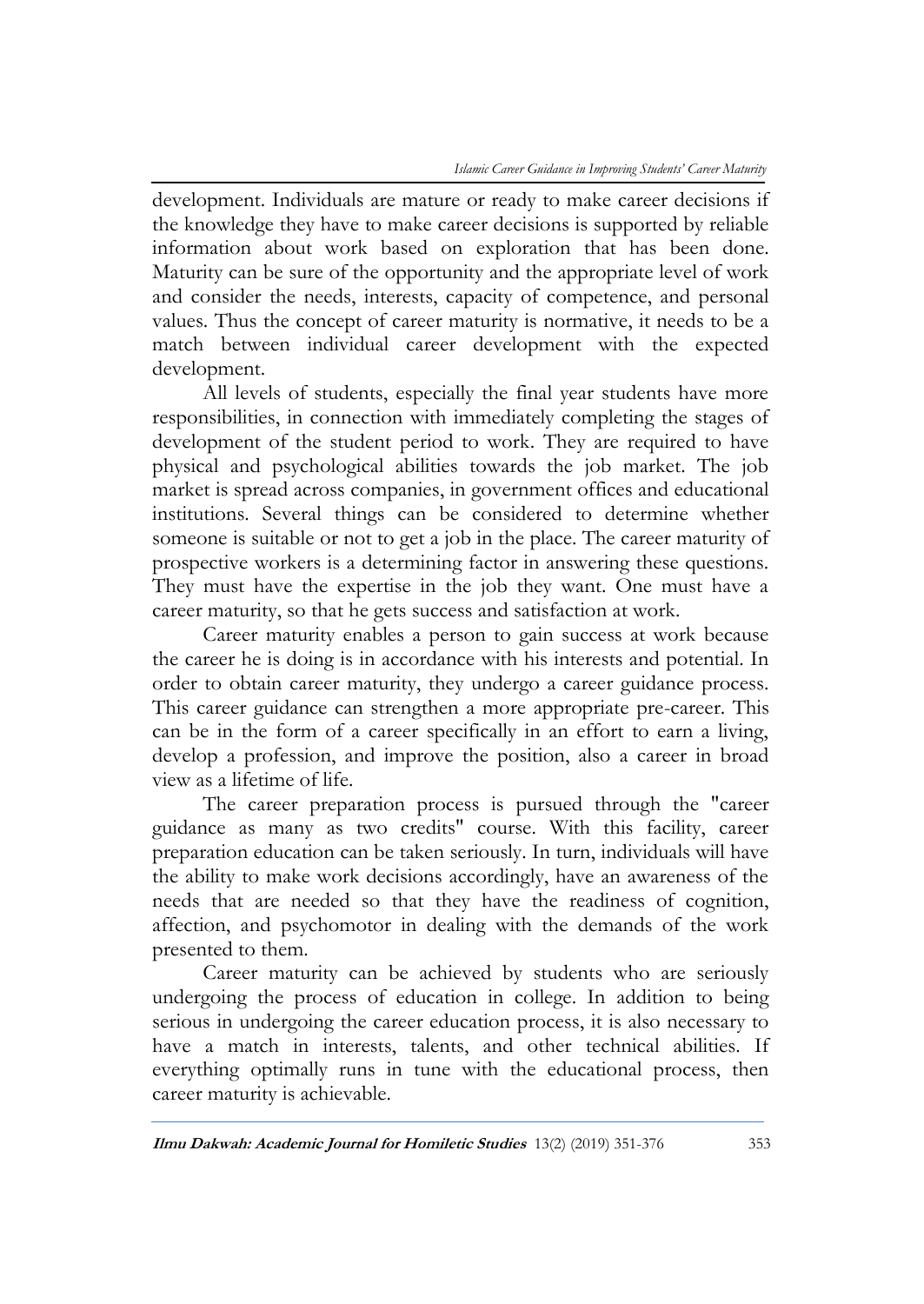Sixth semester students are students who are undergoing early adulthood, aged 20 to 30 years and are in the process of adjusting work and family. In this age range it is "a period of hoping to get a job". Academically, the sixth semester students should have sufficient knowledge about the department they are involved in because they already have cognitive readiness. Cognitive readiness in question is knowing the insights about the career involved and how to make the best decisions.

Students have a great opportunity to get a job because the job requirements offered are according to their majors. In reality, a number of Islamic Counseling Guidance Study Program (BKI) students still seem immature in their careers.

At the beginning of the career guidance course, a number of students graduated from BKI Study Program, when discussing careers, researchers got quite varied answers. Some of the answers they revealed were "I'm still confused, hesitant about applying for a job, hesitant to fill a vacancy, lack of confidence, or less interested in the job offered".

Other information that the researcher obtained was based on interview with several career guidance students, namely: in choosing majors at the beginning of registration, the Guidance and Counseling study program as an alternative choice if the primary choice did not pass. The choice of guidance and counseling study program is only as a second and third alternative option.

The selection process as above can have a negative impact on the student concerned (Saifuddin, 2018: 19). For example: First, waste time. This is because the person is still experiencing confusion in his studies and only realized that ii was wrong direction when he had studied for some time. Second, waste energy and mind. The person concerned uses energy and thought to do things that are not useful and less empowering. Third, discard material. When someone mistakenly chooses a major in a lecture, that person throws away material to finance lectures that do not optimize their resources. Fourth, demotivation (decrease or lack of motivation), lack of motivation to learn and achievement.

These negative effects may not be realized and may be underestimated. In terms of the effect it can be negative on his life and career maturity. On the basis of this phenomenon, researchers are interested in raising the focus of the researchers in terms of the intervention of career maturity of final-year students.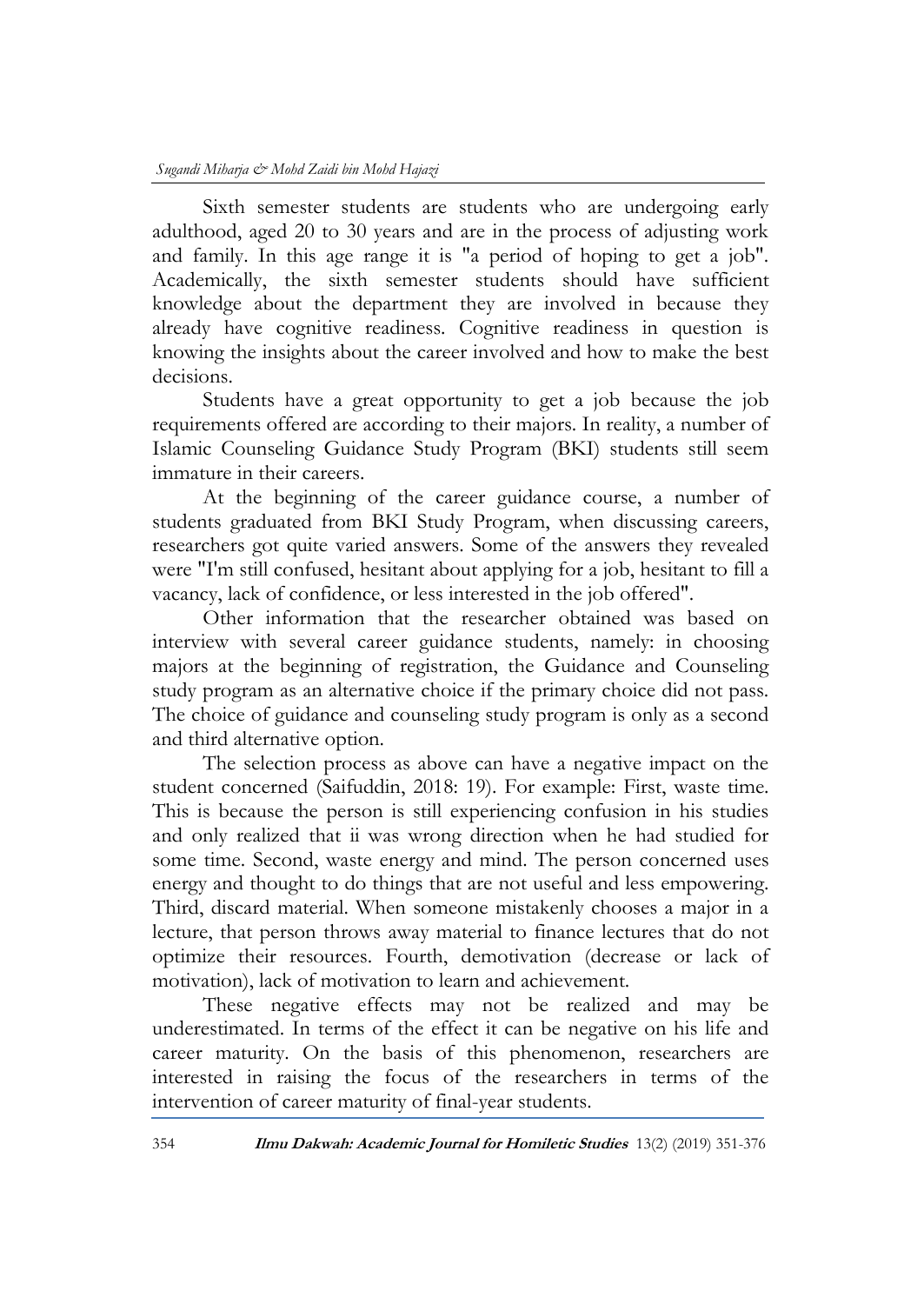Following the reasons that have been mentioned, there are several problems that can be elaborated, they are: (1) The background of students based on education is quite diverse from high school, vocational, Aliyah, and pesantren graduates. (2) Background of the origin of the place of residence there are rural, suburban and urban centers. (3) There are students who are confused about not knowing where to go after completing their studies. (4) There are those who miss work opportunities in the area of Guidance and Counseling. (5) There are quite a lot of students who don't believe in their potential. (6) There are quite a lot of students who are not interested in the Islamic Counseling Guidance study program. As the background of the problem, the following are some formulations of this research problem: (1) What are the lecture methods in an effort to increase career maturity? (2) What is the level of student career maturity through the career guidance course?

Related previous research has been studied to career maturity, is spread on the relationship between career maturity and (1) Development guidance to enhance career maturity, (2) Peer support, (3) decisionmaking style, gender, (4) self-esteem , (5) Career development service factors such as orientation services, information services, placement and distribution services, (6) Academic Level, (7) self efficacy, (8) locus of control and study achievement, (9) career decision making, and (10) career solution counseling.

Previously, Fadhilah and Rochman (2010) had formulated and also validated the career level of student maturity through the development guidance model. Research shows that in the experimental group, attitudes and competencies for a career are very influential. By providing guidance there is a very significant difference between pre-test and post-test. Based on a series of studies, the development guidance model that he designed was effective for increasing career maturity. Wibowo and Japar (2018) tested the effectiveness of group counseling focusing on career counseling solutions to improve career maturity. In this experiment research design, the instrument used was the Career Maturity Inventory (CMI). The results showed that group counseling solutions that focus on career guidance can effectively improve career maturity. Kawuryan, Al Musadieq, and Arik (2017), research on the influence of factors in career development services such as orientation services, information services, placement and distribution services and individual guidance and counseling services have a strong influence on career maturity. The test results contributed to the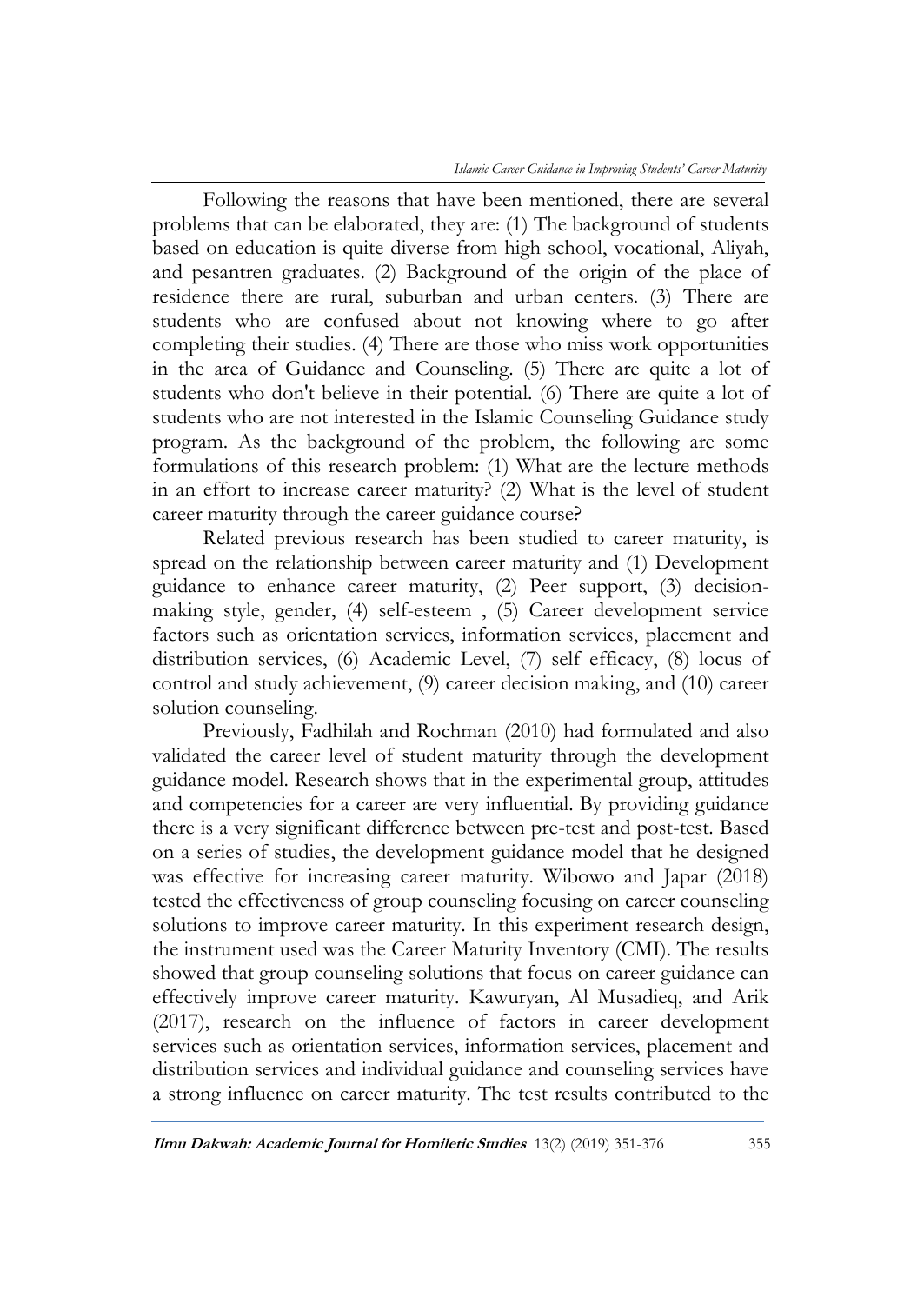aspects of student career maturity by 54%, the next 46% in the form of other factors that were not examined. Hendayani and Abdullah (2018), stated that there is a positive relationship between the support of peers to one's career maturity. Peer support reaches 30% in influencing career maturity while the other 70% is due to other aspects.

Violina et al (2015), Career maturity includes the readiness of individuals to deal with their career development tasks. The task of career development is to make education a career direction. The results of the study showed that 1) career maturity was significantly different according to the style of decision making, 2) career maturity did not differ according to gender, 3) there was no interaction between decision making style and gender in explaining student career maturity. Purnasari (2018) stated that there was a positive relationship between self-esteem and career maturity in undergraduate students in the final semester. The variable shows that self-esteem reaches a total of 39% in terms that affect career maturity while the other 61% is influenced by other things.

Tekke (2013) conducted research aimed at testing the level of career maturity among Foreign Asian Students by measuring Academic Level. The level of career maturity of international students in Malaysia based on the academic level uses the Career Maturity Inventory. International students studying in various semesters complete the Career Maturity Inventory and reported that between respondents no significant differences were found from different academic semesters with career maturity levels. This might reflect the level of education bias in career decision making. The findings of this study are not consistent with previous theoretical and research expectations that senior international students will have a higher career maturity than new international students. This may be based on Asian cultural differences that depend and also the choice of respondents who are more inclined to new international students so that their career maturity is higher than that of senior international students.

In addition, there are also studies that aim to analyze self-efficacy and its correlation with the career maturity of final-level students (Lestari, 2013). The results showed the contribution of self efficacy variables to career maturity was a significant positive relationship. Bahtiar (2017) analyzes the effect of locus of control, self-efficacy, and study achievement on career maturity. It turned out that locus of control, selfefficacy, and study achievement on student career maturity proved to be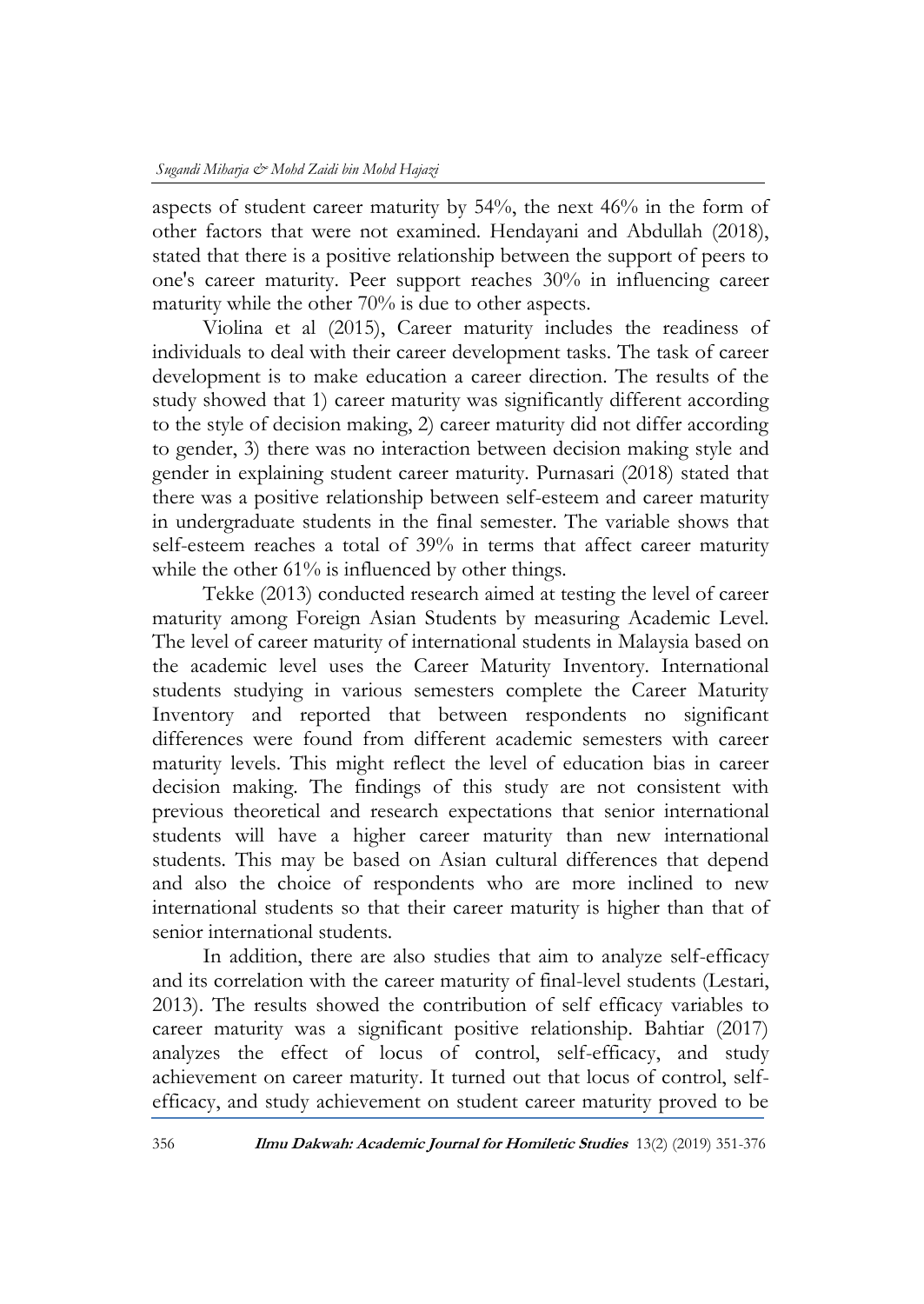some of the factors that had a significant simultaneous influence.

Hidayat, Alsa (2018) states that career maturity is related to career decision making, that is, with the behaviors and competencies needed. The results showed that there was a change from significant in the experimental group as well as the control group in the pre-test to post-test scores. This career training contribution is worth 40% of the attitude domain and 63% of the career maturity domain.

In researchers's previous study do contain novelty, especially with action research methods on State Islamic University students through career guidance courses. In this action research there are a number of guidance actions in the framework of increasing the level of career maturity, for example with portfolios and field trips. The following are four career maturity interventions in action research they are lectures, portfolios, field trips and percentage of career inspiration readings.

In their careers, Islamic Career Guidance alumni have their own uniqueness, where their careers are bound by inherent religious norms, such as wearing headscarves for women, also women do not go out at night alone, may not work in a closed room together in a different gender.

This paper aims to (1) map out career guidance lecture techniques that are seen by students as being able to increase maturity, and (2) formulate achievement of career maturity interventions for students who have participated in career Guidance subject based on gender diversity and study background. The hope of this paper can be practical information on efforts to increase career maturity in students. The scientific benefits can provide additional research results related to career maturity through career guidance courses.

The research method combines quantitative and qualitative approaches together (mixed methods research) or known as the combination method (medkom). This method is to reveal the results of a more comprehensive study of the subjective opinion aspects (qualitative) of the research subjects and objective aspects of the data that are revealed statistically (quantitative). In the use of combination methods, the data is initially obtained by subjective qualitative methods, then there is an effort to increase objectivity through quantitative methods.

This research will be conducted in the city of Bandung, precisely at the "Sunan Gunung Djati" State Islamic University in Bandung majoring in Islamic Counseling Guidance, as many as 90 students at the final level.

This action research aims to develop an appropriate career guidance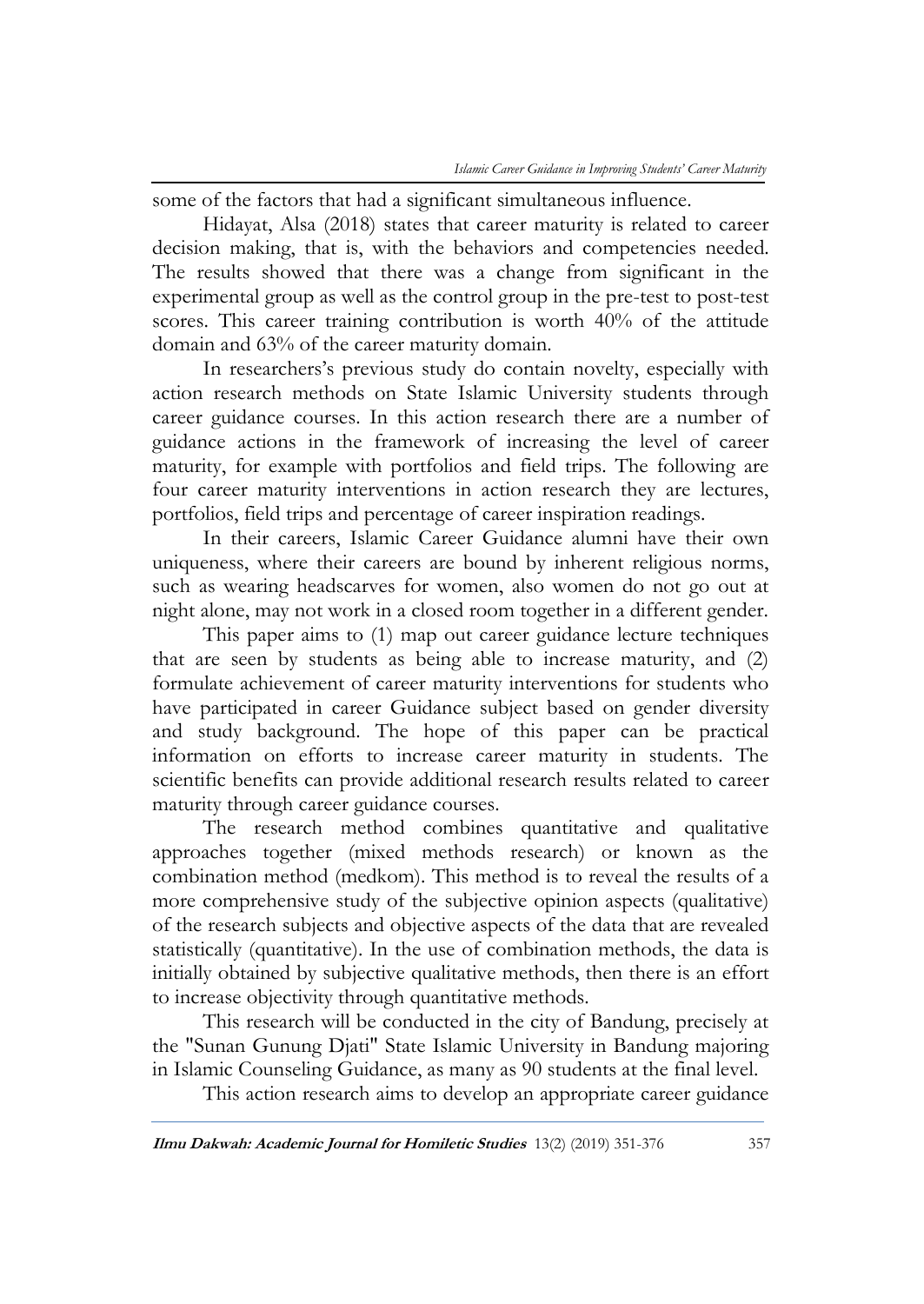format in the process and optimum results. Compilation involves the reality of social situations which are then designed to improve so that they become problem solvers.

Research instruments are used to facilitate data processing and produce good, accurate, complete and regular data. The instruments in collecting data are questionnaires and interviews. The research instrument is a tool to measure natural phenomena or the social situation of the object of observation. The primary research instrument of this research is the scale of career maturity. As for other instruments by conducting observations and interviews.

Career maturity is a measure of one's success in carrying out developmental tasks and can influence future success through information seeking, class choices that support career goals, knowing educational requirements and recognizing self-values. There are several aspects that can measure a person's career maturity including: 1) preparing for a career; 2) find out about career news; 3) knowledge of career selection; 4) understanding of the world of work; 5) insight into work groups that are more desirable; 6) realize career decisions.

| Indicator              | Sub Indicator                                      |  |
|------------------------|----------------------------------------------------|--|
| Career Planning        | Insight and preparation towards career.            |  |
|                        | Consideration of several career alternatives.      |  |
|                        | Career planning in the future.                     |  |
| Career Exploration     | Career information that appears and updates.       |  |
|                        | Using career information.                          |  |
| Knowledge              | Methods and efforts towards career decisions.      |  |
| career decision        | Learn how others make career decisions.            |  |
|                        | Determine the direction of career decisions.       |  |
| Knowledge              | Identification of interests and abilities.         |  |
| working world          | Map out how other people learn about work.         |  |
|                        | Equipping work assignments.                        |  |
|                        | Recognize work behavior.                           |  |
| Preferred occupational | Job requirements are expected.                     |  |
| knowledge              | Factors that determine the choice of work.         |  |
|                        | Identification of risks due to work being chosen.  |  |
| Realization of a       | Understand the strengths and weaknesses associated |  |
| decision Career        | with career choices.                               |  |
|                        | Know the career support and obstacle choices.      |  |
|                        | Can benefit in making realistic decisions.         |  |
|                        |                                                    |  |

Table 1. Career Maturity Indicator

358 **Ilmu Dakwah: Academic Journal for Homiletic Studies** 13(2) (2019) 351-376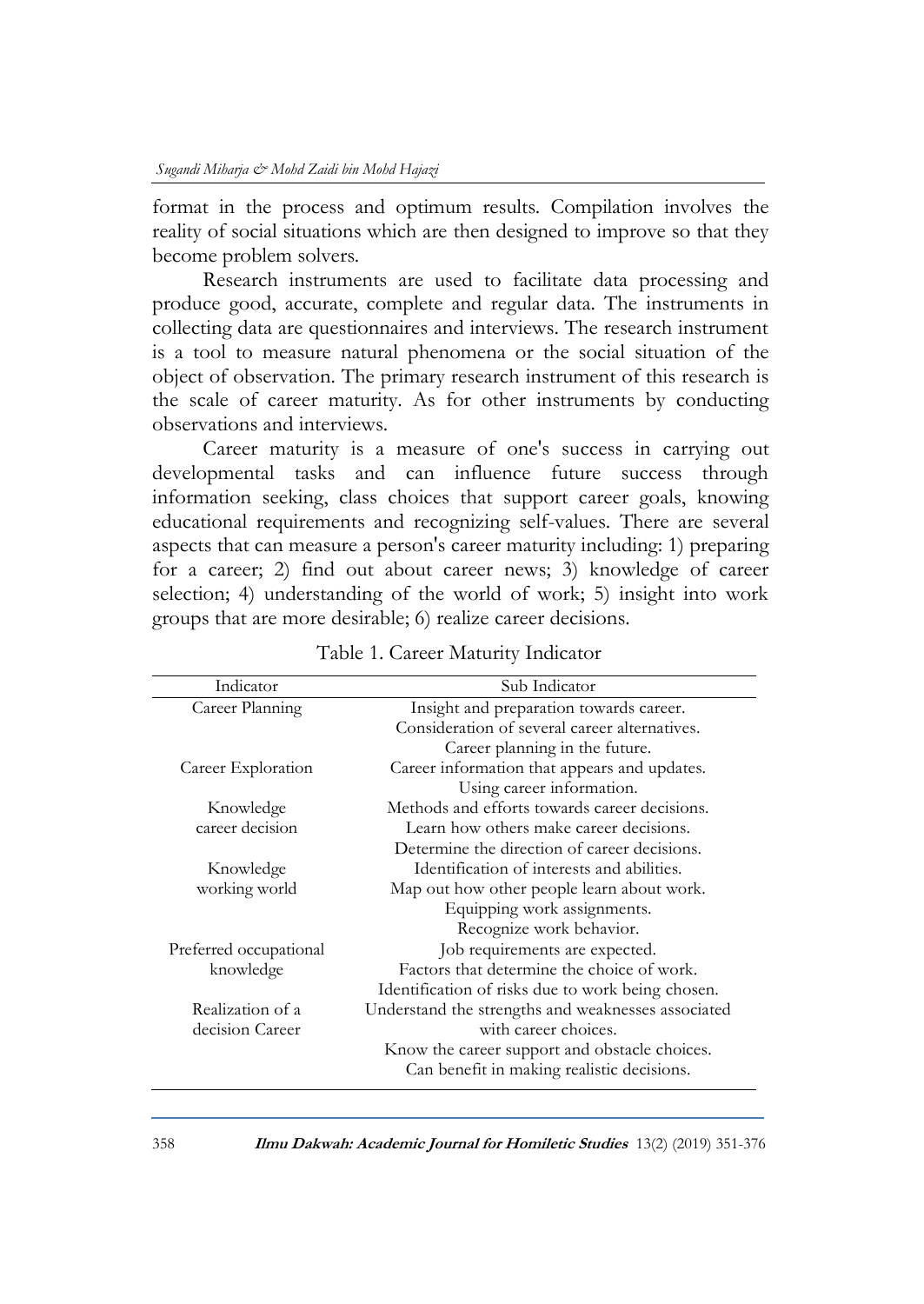Using the procedures for making the instrumentation, observations and interviews contain aspects that will be observed and interviewed during the career guidance process. As for ensuring maximum results during data collection, the researcher has compiled a list.

| Indicator      | Sub Indicator                           | Data Description |
|----------------|-----------------------------------------|------------------|
| Implementation | Readiness before implementing career    | .                |
|                | guidance                                |                  |
|                | Behavior and attitude during the career |                  |
|                | guidance process                        |                  |
|                | Obstacles in career guidance lectures   |                  |
| Achievement of | Self-knowledge                          | .                |
| Ability        | Self-exploration                        |                  |
|                | Career planning                         |                  |
|                |                                         |                  |

Table 2. Observation and Interview Indicator Sheet

### **Career Inspiration in Qur'an**

Careers in the text of the Qur'anic verses are not mentioned directly, but with equivalent meanings such as serious effort, work and endeavor followed by dhikr and prayer solely because of Allah SWT. Some mufradat show the meaning of career (Wakhidin, 2010). In the Qur'an, this human activity is known and is called kasb (deeds). According to Rahman (1996: 41), the word kasb (human deeds) in the Qur'an has derivations (derivatives) including fi'l (work), charity (deeds), sa'yu (effort), shun '(doing), iqtiraf (work), jurh (doing) and kasb (doing). The Koran displays these words individually, as many as two or more words at once in one verse.

The Shihab (2003: 418), the words (اكتسبن) iktasaba and (اكتسبن) iktasabn indicate the meaning of effort in what they do with extra effort and effort. The word kasb used in the Qur'an means that human acts in general are not only good deeds but also bad deeds. Efforts to absorb the wealth and life of the world. Further Shihab (2003: 419), human acts described by the word kasab or its synonym in the Koran spread 67 times in 60 verses or 27 surah.

It can be seen in the Qur'an surah an-Nisa 'verse 32:

وَلَا تَتَمَنَّوْا مَا فَضَّلِّ اللَّهُ بِهِ بَعْضَكُمْ عَلَى بَعْضٍ لِلرِّجَالِ نَصِيبٌ مِمَّا اكْتَسَبُوا وَلِلنِّسَاءِ نَصِيبٌ مِمَّا اكْتَسَبْنَ وَاسْأَلُوا اللَّهَ مِنْ فَضْلِهِ إِنَّ اللَّهَ كَانَ بِكُلِّ شَيْءٍ عَلِيمًا ِ ِ َ

"And do not wish for that by which Allah has made some of you exceed others. For men is a share of what they have earned, and for women is a share of what they have earned. And ask Allah of his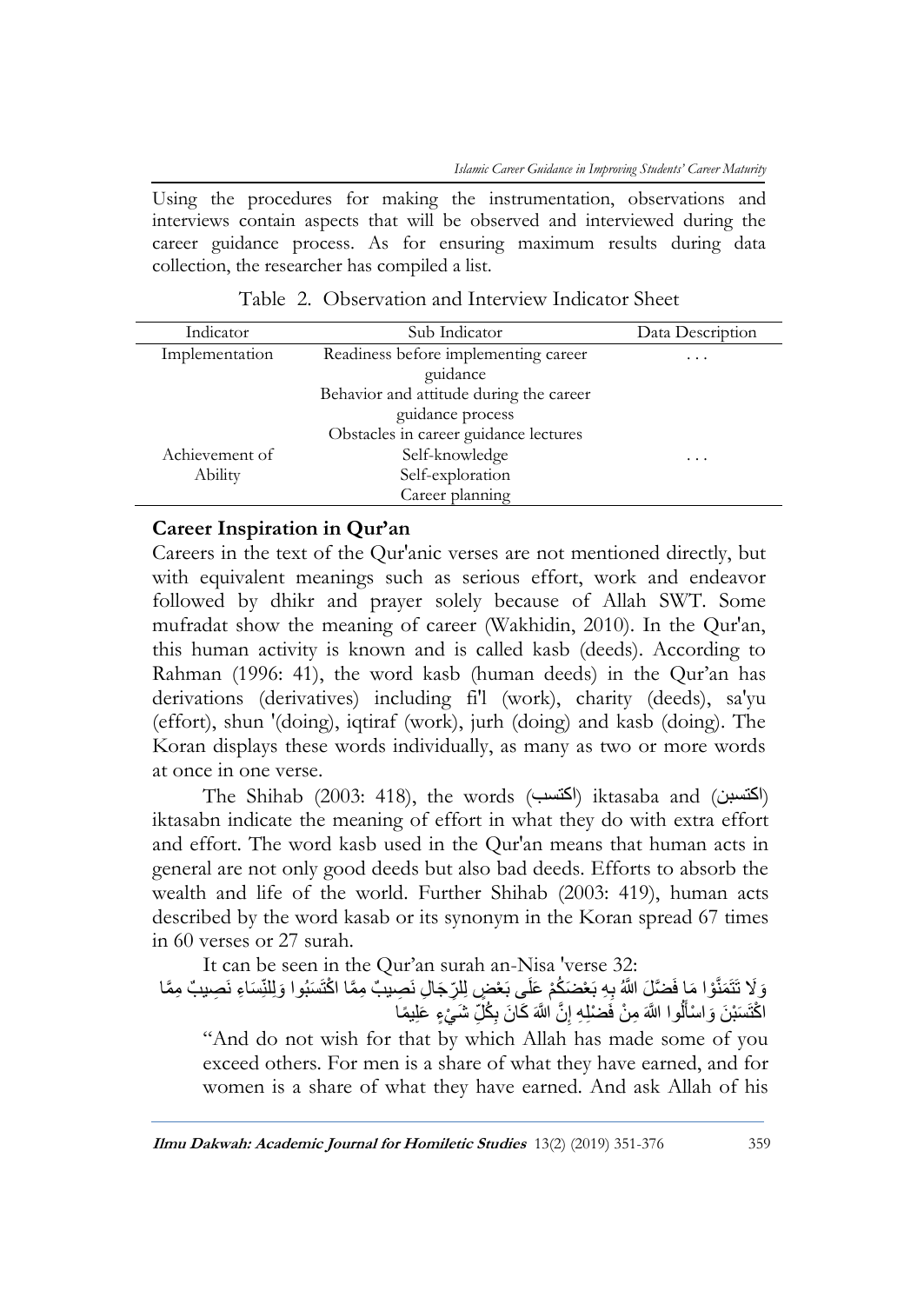bounty. Indeed Allah is ever, of all things, Knowing.".

Referring to the Qur'an at Taubah verse 105:

وَقُلِ اعْمَلُوا فَسَيَرَى إِللَّهُ عَمَلَكُمْ وَرَسُولُهُ وَالْمُؤْمِنُونَ ۖ وَسَتُرَدُّونَ إِلَىٰ عَالِمِ الْغَيْبِ وَالشَّهَادَةِ ْ ُ ْ نَ ِ فَيُنَبِّئُكُمْ بِمَا كُنْتُمْ تَعْمَلُونَ

And say, "Do [as you will], for Allah will see your deeds, and [so, will] His Messenger and the believers. And you will be returned to the Knower of the unseen and the witnessed, and He will inform you of what you used to do.

Orders to work or look for karers are written in the Koran. This is implied in the form of a command to work because God alone is to do various kinds of pious and beneficial practices. Therefore, it can be concluded that in the Koran it is not only the affairs of the hereafter that are written down but also includes the needs of the world for example the command to have a career.

#### **Guidance and Counseling as Part of Islamic Da'wah**

Counseling Guidance is one part of Da'wah. As one branch of the social sciences family, Islamic Counseling Guidance is developed into an independent science. There are several approaches in the practice of Islamic Counseling Guidance, including: behavioral, psychodynamic, eclectic, psychoanalytic and existential humanistic approaches. The choice of approach depends on the client's situation, the issues experienced, and also includes the ability of the counselor to provide guidance as well as the context of conditions and situations when counseling is in progress. The process of implementing Islamic Counseling Guidance based on the principle of preaching ethics in accordance with Islamic teachings, namely bial-hikmah, al-mauidhah hasanah, and al-mujadalah bi al-lati hiya ahsan (Marzuqi Agung Prasetya, 2014: 409).

There are many ways in Islamic da'wah, Bimbigan and Counseling is one approach that can be done. Da'wah and Guidance and Counseling are two aspects that must be used as benchmarks in action. What is needed now is how to improve the effectiveness of Bimbigan and Counseling so that it can help human problems (Siti Prihatiningtyas, 2018: 230).

The elements of Guidance and Counseling in Islam that is related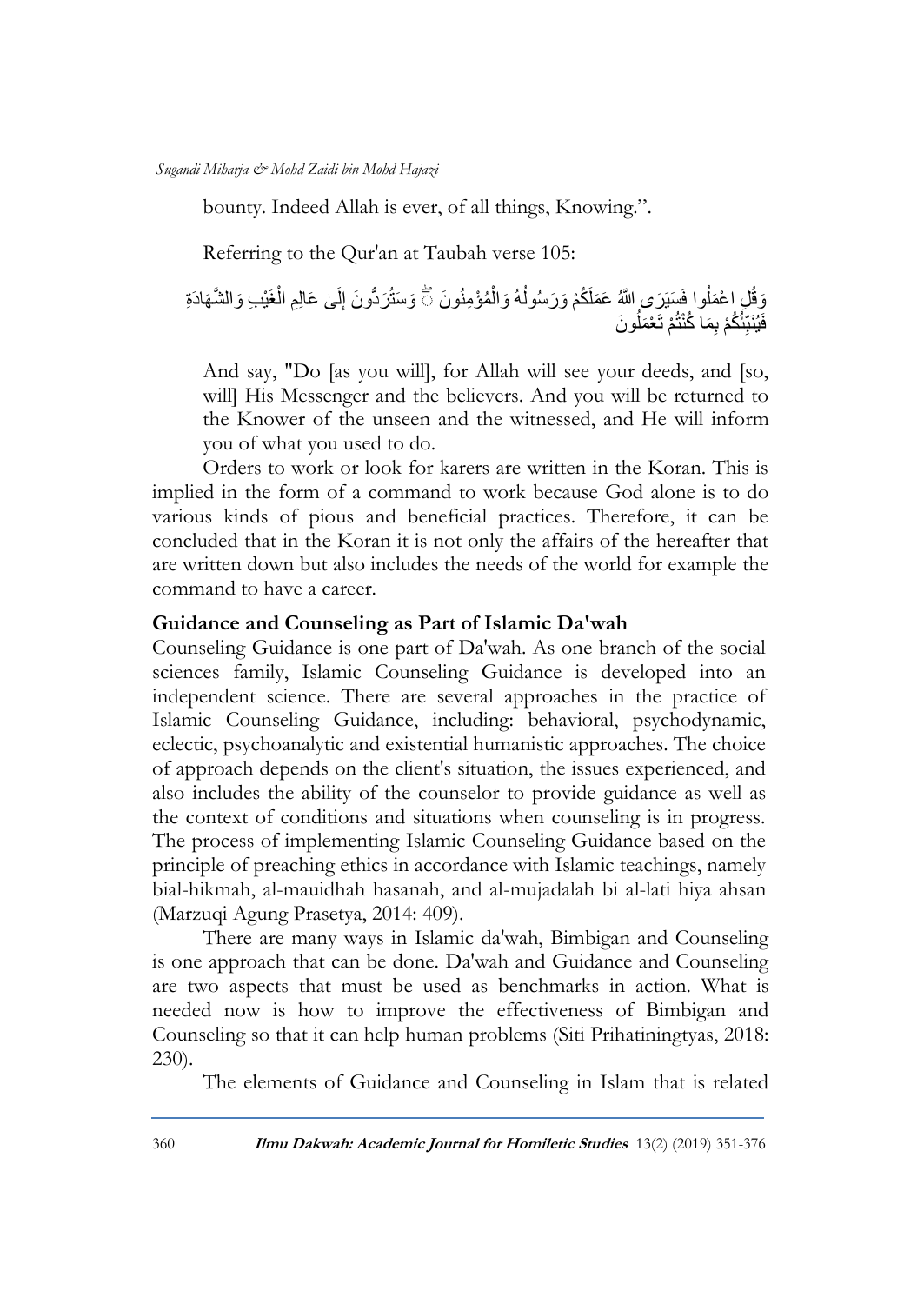*Islamic Career Guidance in Improving Students' Career Maturity*

to counselors, counselees, and the problems faced (Aswadi, 2009: 22). The counselor acts as a person who helps the problems faced by the counselee without any boundary context. There are several characteristics of a counselor, namely: (a) Having empathy to help others; (b) Behave honestly and genuinely according to the circumstances; (c) Able to understand the state of the counselee; (d) Do not demean the counselee martabak; (e) Helping the counselee in any circumstance; (f) Receiving counselees without comparison; (g) Knowing the weaknesses and limitations of self (knowledge, insight, technique); (h) Knowing the social and cultural conditions of the counselee. While the counselee himself is a person or group of people who are experiencing difficulties that require the help of others to deal with it. There are several types of counselee including: (a) By own desire to have a meeting with the counselor; (b) The counselee comes because forced by others; (c) The counselee closes because he does not want to be helped; (d) The counselee blatantly says or acts that he does not want to be helped; (e) Counselees who are experiencing a crisis. In addition, the scope of the problem in question can take various forms as a whole, namely: (a) Family or marriage relations; (b) Education; (c) Community or social relations; (d) Career or position; and (e) Religion (Ainur Rahim Faqih, 2001: 44-45).

Islamic Counseling Guidance is a more programmed propaganda. Therefore, Islamic Counseling Guidance has many advantages including the ease of making a consultation schedule to find counselee problems that need counselor's help (da'i). This Islamic counseling is preventive but also addresses problems that already exist. This method is considered effective because the situation of modern society that develops often attracts negative problems that result in the disruption of life so that anxiety arises in the counselee (Muhamad Rozikan, 2017: 78).

Islamic Counseling Guidance requires a touch of local wisdom. Counseling is including applied science which was originally grown in the West. In practice, there is a lot of conflict with local counseling, therefore bringing local cultural values is important. One of the counseling approaches based on Indonesian culture, is extracted from the values of the pesantren tradition, namely the at-tawazun approach to counseling model, balance (balance principle counseling approach). Samsul Arifin & Akhmad Zaini (2014: 137) the construct of at-tawazun offers harmony between the quality of shalahiyyah (scientific prowess and skill) with the integrity of shalih (strength of character).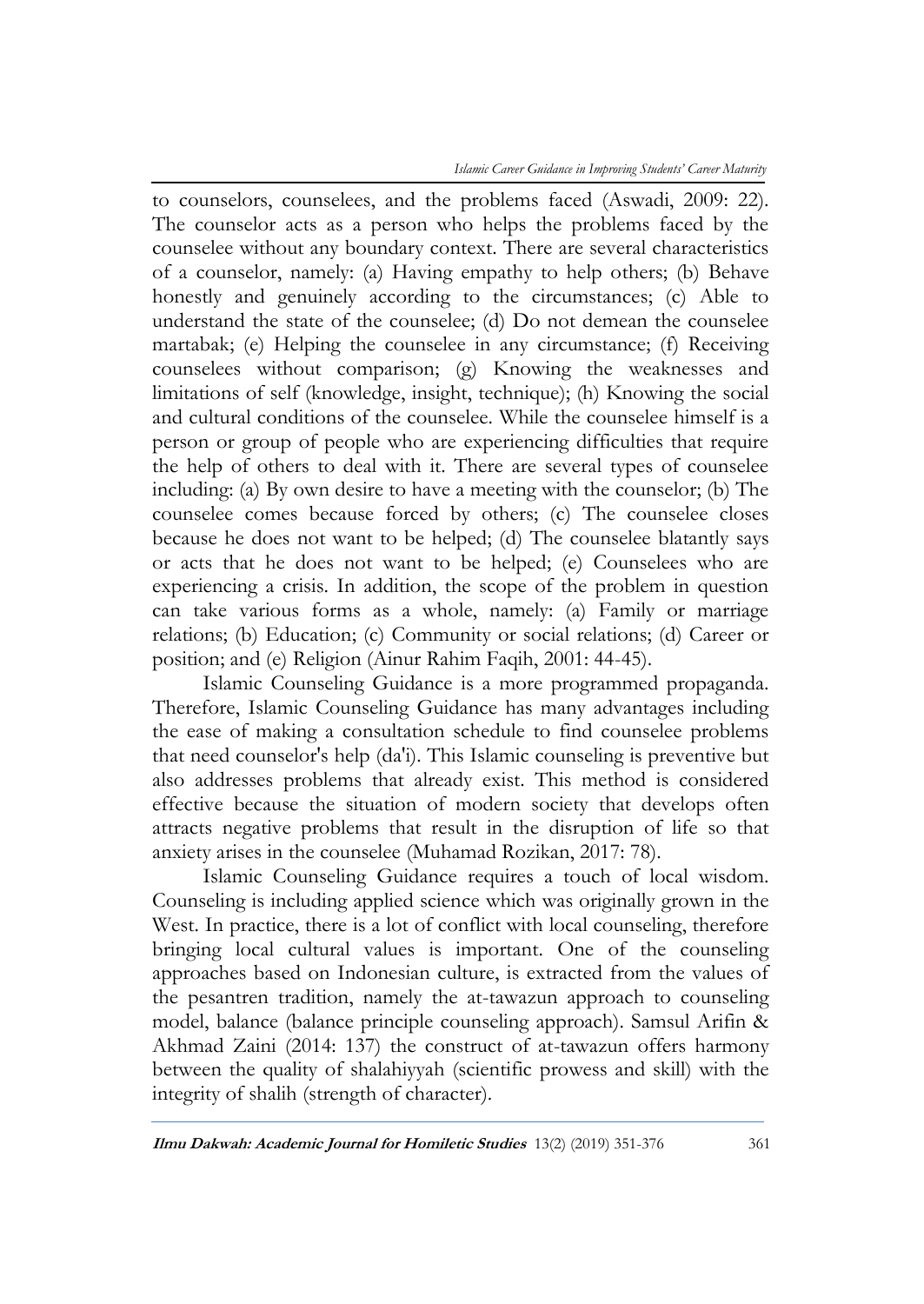Healing and counseling methods are also needed in the context of da'wah. This is due to the many criticisms given to the da'wah method which are not in public interest. In fact, modern life is increasingly pressing the psychological state of society requires the help of religious values. During this time, preaching is more likely to be seen as religious lectures in places and events without any consideration of the individual context because lectures are one-way communication and tend to generalize the condition of the listener. Therefore, it would be better if the lecture is adjusted, for example, more considerate psychological conditions. Basically preaching and counseling is also based on the Koran in dealing with psychological problems. Psychological conditions can be affected by increasing the complexity of problems such as social relations, depression, and stress, family problems, economic problems, drug addiction, criminal crime, natural disasters, and so forth (Radhiya Bustan and Masni Erika Firmiana, 2011: 29).

Counseling is necessary for the student community. Not only workers, students also need counseling assistance. Not just a lecture problem, the many new responsibilities that they bear, not to mention the demands of parents and also the higher the social will affect their psychological condition. Despite the many new things they encountered at their age that would step on two heads, they still had to be able to manage themselves well. Of course this doesn't always go according to the will and the plan. The increasingly complex life problems require Islamic Counseling Guidance (Syamsidar, 2017: 31).

Graduates of the Islamic Counseling Guidance study program are programmed in a superior curriculum to achieve a superior graduate profile as well. It is expected that the graduates of Islamic onseling Guidance not only have a good educational history but also noble morals and also individuals who are obedient to religion. Eventually the Career Guidance alumni will become counselors who help various groups of people be it family, neighbors, schools or in a structured agency. There are 6 career groups of Islamic Counseling Guidance alumni, including (1) Civil Servants (Civil Servants), (2) private employees, (3) honors in government departments, (4) entrepreneurs, (5) NGOs (Non-Government Organizations, and ( 6) family companies: Of the six types of careers for Islamic Counseling Guidance alumni, it is stated that the percentage of alumni who pursue careers in line with their fields only reaches 17 percent of total earnings (Mokh. Sahlan, 2012: 255)

362 **Ilmu Dakwah: Academic Journal for Homiletic Studies** 13(2) (2019) 351-376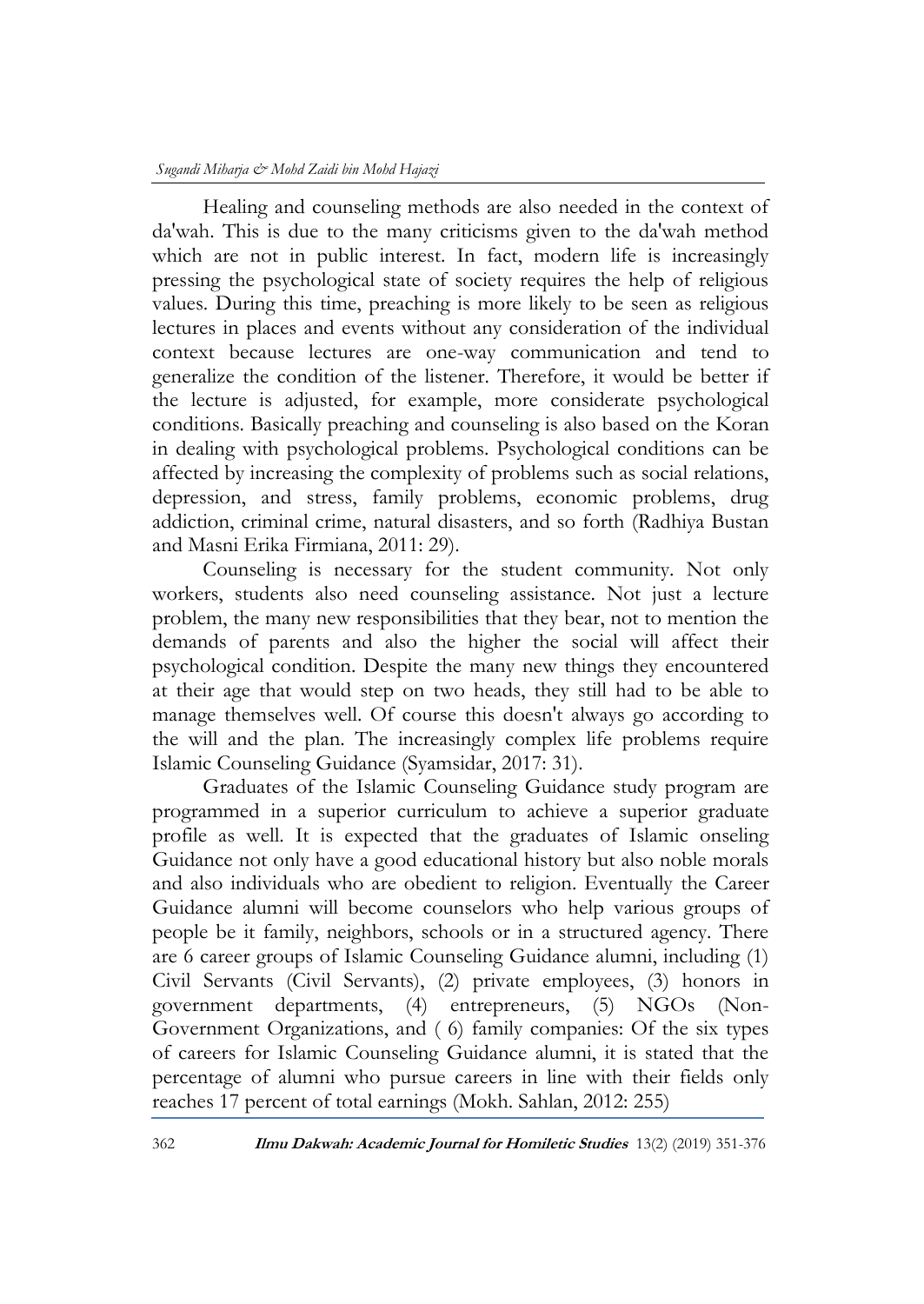### **RESULTS AND DISCUSSION**

This research was carried out in the major of BKI, Faculty of Da'wah and Communication, UIN Bandung addressed at Jl. AH. Nasution NO 105, Cibiru, Bandung. BKI students in semester VI who took Career Guidance courses were two classes, with a total of 90 students enrolled, including 84 attendances of more than 90% and 6 people less than 80%.

Career guidance courses are a curriculum mandate with the intention that BKI students can achieve certain career abilities and can provide career guidance services when they are employed in the career guidance field (KKNI Curriculum of the Da'wah Faculty and Communication UIN Bandung, 2018). In achieving this purpose, it can be measured by looking at the aspects of cognition, affection and psychomorics. In cognition they are asked to master knowledge and understanding of career theory. As for the psychological aspects they are asked to be able to perform career skills. Specifically regarding affection, a more positive and optimistic attitude can be achieved in their future career achievements.

In career guidance courses, there are four methods that generally last for one semester, namely: (1) career theory lectures, (2) career portfolios, (3) field trips, (4) career inspiration presentations. This method is in different time allocation portions. Each portion of time is considered to better maintain a more dynamic lecture atmosphere.



**Figure 1. Form of Career Maturity Interventions**

**Ilmu Dakwah: Academic Journal for Homiletic Studies** 13(2) (2019) 351-376 363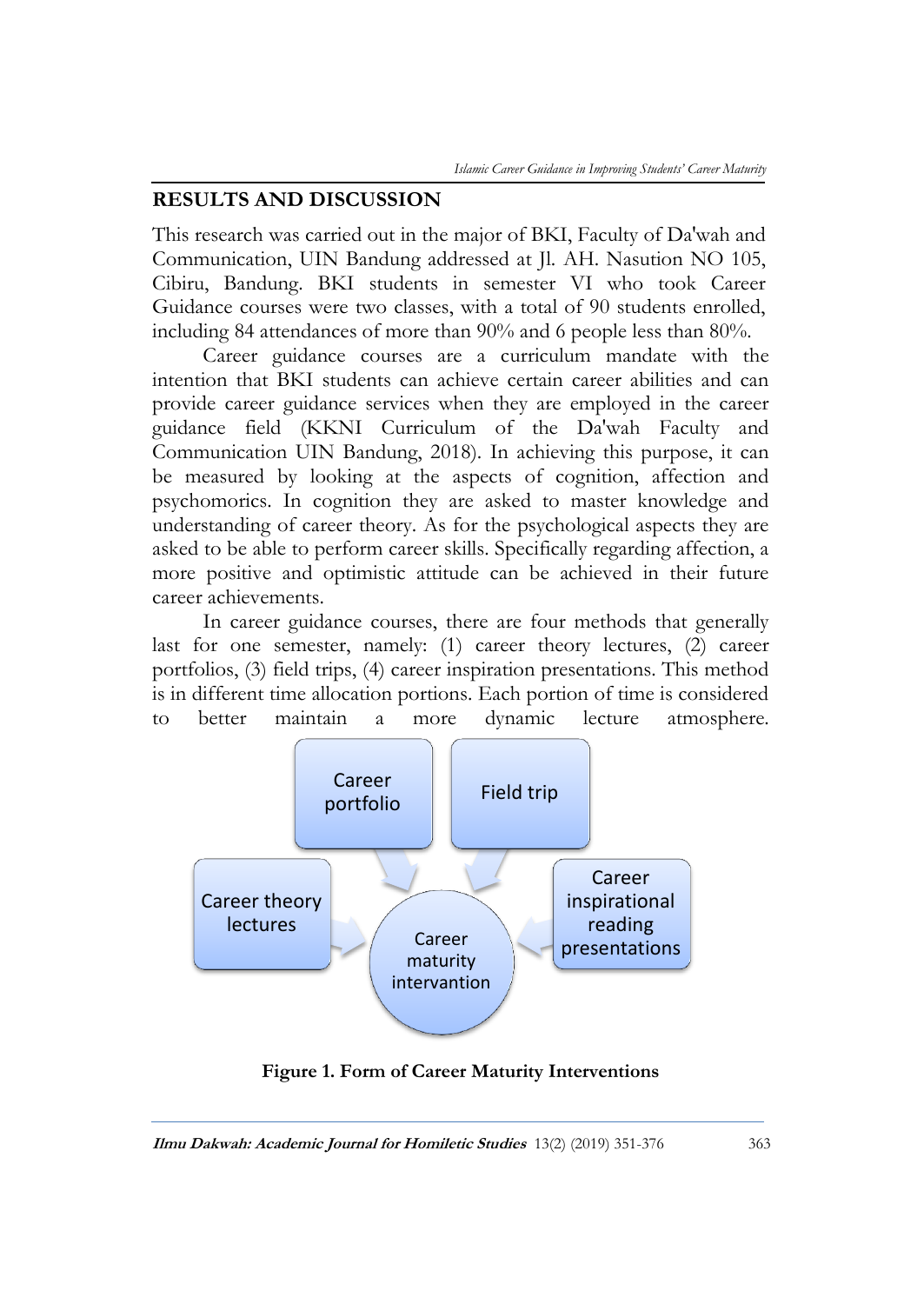Portion of the portfolio method reaches 50% of the total time allocated. In practice, each lecture meeting consists of two sessions for a period of 90 minutes. In the first 30 to 45 minutes session use the lecture method as a theoretical introduction and emphasis, and presentation of book readings by students. For the second 45 to 60 minutes, use a portfolio.



Technical lectures lectures, lecturers use power point files and are presented using a projector in focus. The lecture topics delivered at each meeting are in the order of RPS (Semester Lecture Plan). The lecture topics include: (1) introduction to the objectives, materials and strategies of the lecture, (2) Career Concepts in the Da'wah Perspective, (3) Inspiration of Islamic Guidance in Career Guidance, (3) History of the Development of Career Guidance, (4) Models Career Guidance, (5) Career Counseling Skills in Individual Settings, (6) Career Counseling Through Group Counseling, (7) Career Selection and Development, (8)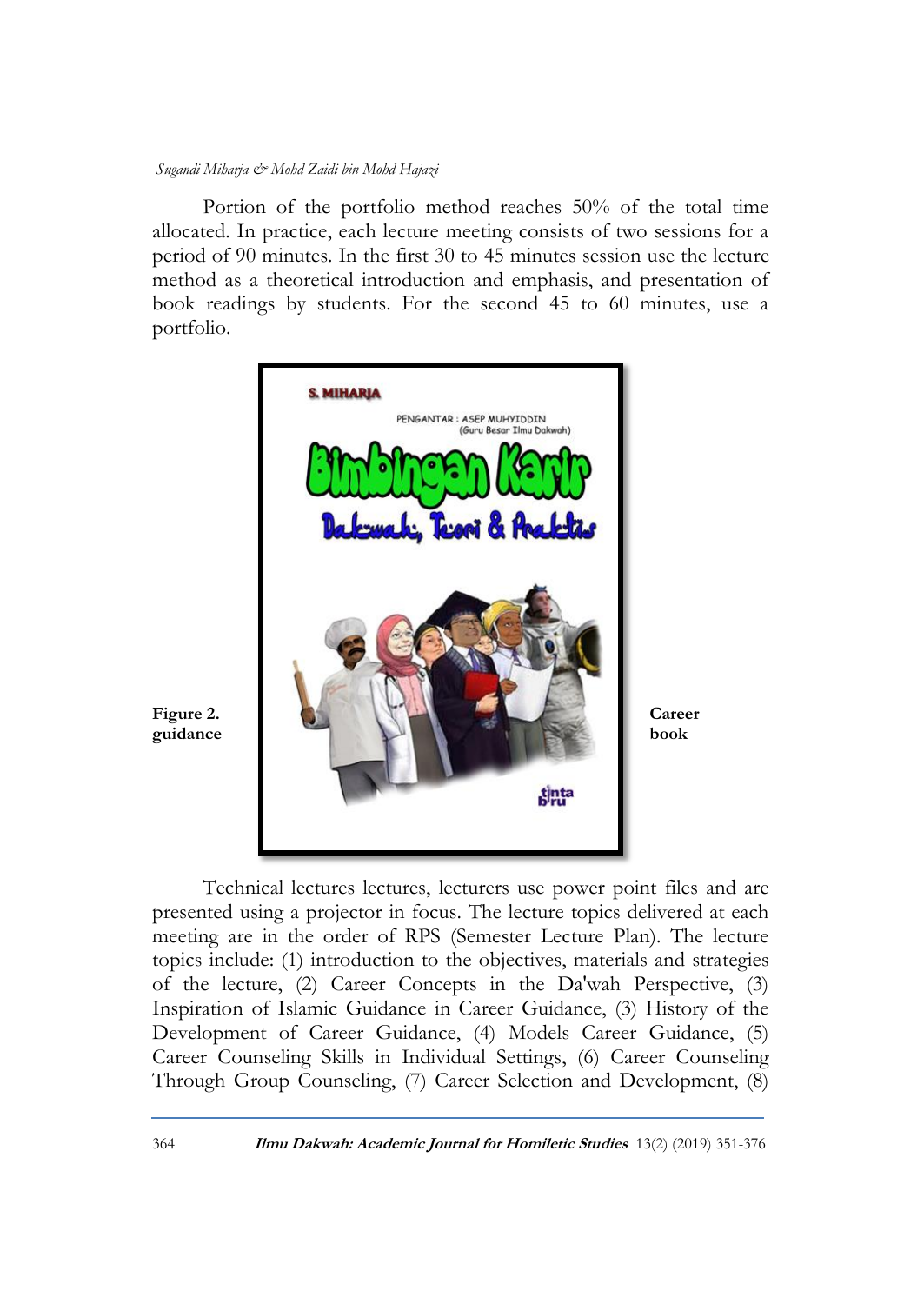Aspirations, and Career Efficacy, (9) Fields of Career Guidance, (10) ) Instructions for career inspiration book reviews, (11) Technical presentation of career inspiration book reading reports, (12) Procedure for field trips, (13) Technical field trip presentations. In addition to ppt files, lecturers also provide Daras books.

Career maturity interventions based on time allocation are 10% career guidance theory lectures, 50% career portfolios, 15% field trips, and 25% presentations of student readings from career inspiration books. The percentage of time allocation is not based on the number of meetings, but more on the amount of attention and the weight of the assignment in the form of lecture preparation and reporting.



**Figure 3. Allocation of time to contribute to increasing career maturity**

The condition of classrooms and lecture rooms are very well equipped with facilities that support lecture activities. Each class is equipped with a table and chairs for lecturers, and chairs are available according to the number of students in each class room. For writing and presentation equipment available white board and infocus.

In addition to attending lectures, many students also took extracurricular activities, especially extracurricular activities relevant to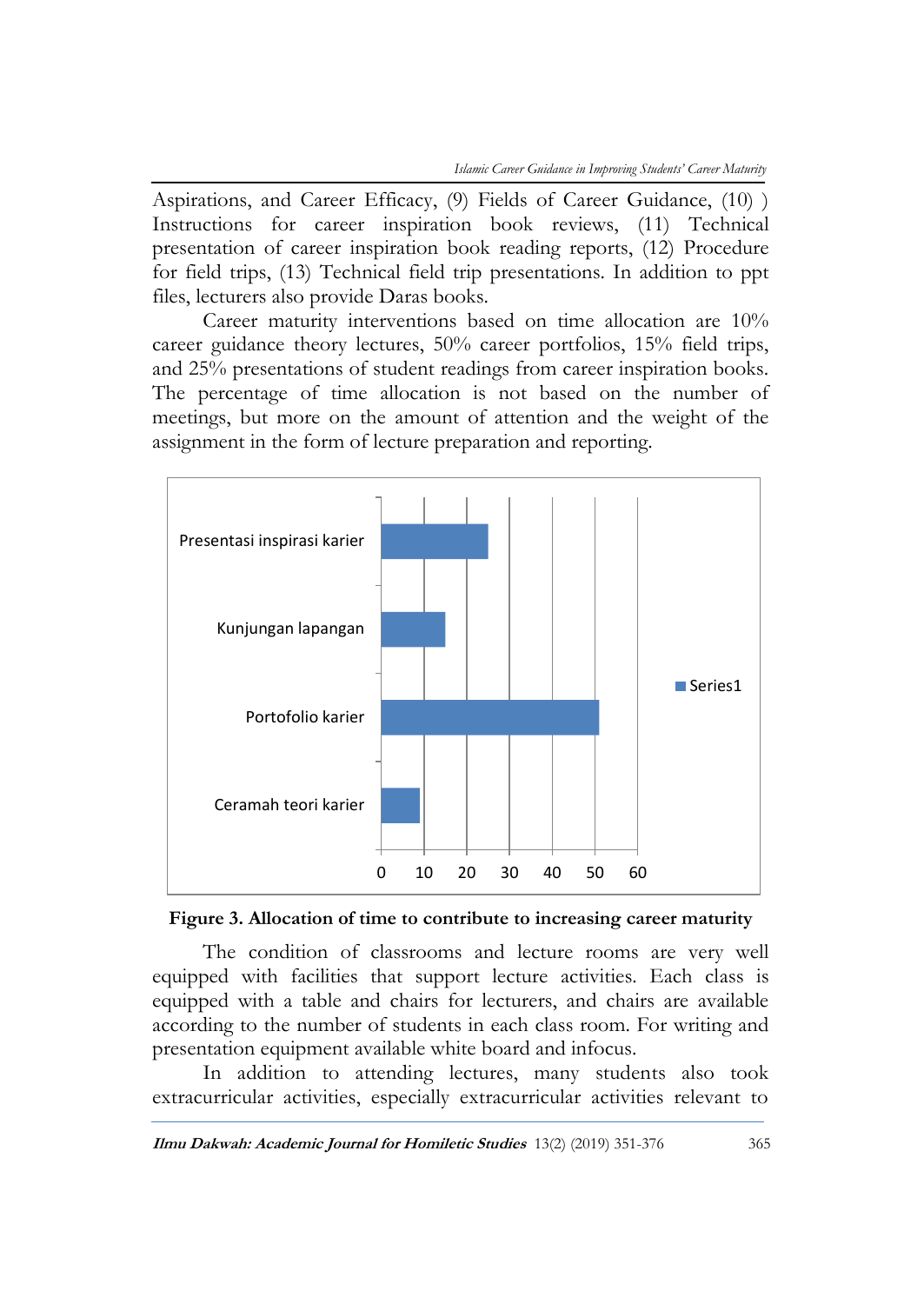BKI majors such as the Student Executive Board (BEMJ), and other extracurricular activities.

Research time is carried out for one semester. Previously, pre-tests were conducted in order to determine the level of student career maturity. To find out the level of student career maturity, given 50 questions to measure the scale level. Then the action is carried out after which the pretest is done again to find out the scale of the student's career maturity level before and after the action is carried out.

Below this is the difference between the pre-test and post-test data presented in Table 3. From 90 students there is a career maturity with a low dominance (48%). Next 17 are classified as moderate (19%). Very low distribution 9%, high 15% and very high 9%.

| Kategori  | Frekuensi | Prosentasi (%) |
|-----------|-----------|----------------|
| Very Low  |           |                |
| Low       | 44        | 48             |
| Moderate  | 17        | 19             |
| High      | 13        | 1.5            |
| Very High | 8         | O              |
| Total     | 90        | 100%           |

Table 3. Career Maturity Percentage Table (Post-tes)

### **Description of Career Counseling**

Actions are carried out according to plan. The students were actively and enthusiastically present. The average student attendance is above 90%, or 13 times attending lectures in 14 lecture meetings.

The core activity begins with lecturers' lectures by providing theoretical preliminary information, while interspersed with short questions and answers to confirm that the material can be followed and accepted. Lecture topics at the theoretical level include: (1) Lecture objectives, materials and strategies, (2) Career Concepts in the Da'wah Perspective, (3) Inspiration of Islamic Guidance in Career Guidance, (4) History of BK Development, (5) Model- BK Model, (6) Career Counseling Skills in Individual Settings, (7) Career guidance through Group settings, (8) Career Selection and Development, (9) Career Aspirations, Maturity, and Efficacy, (10) Career Guidance Areas, (11) Mapping the entrepreneurial and social sector careers, (12) field trips.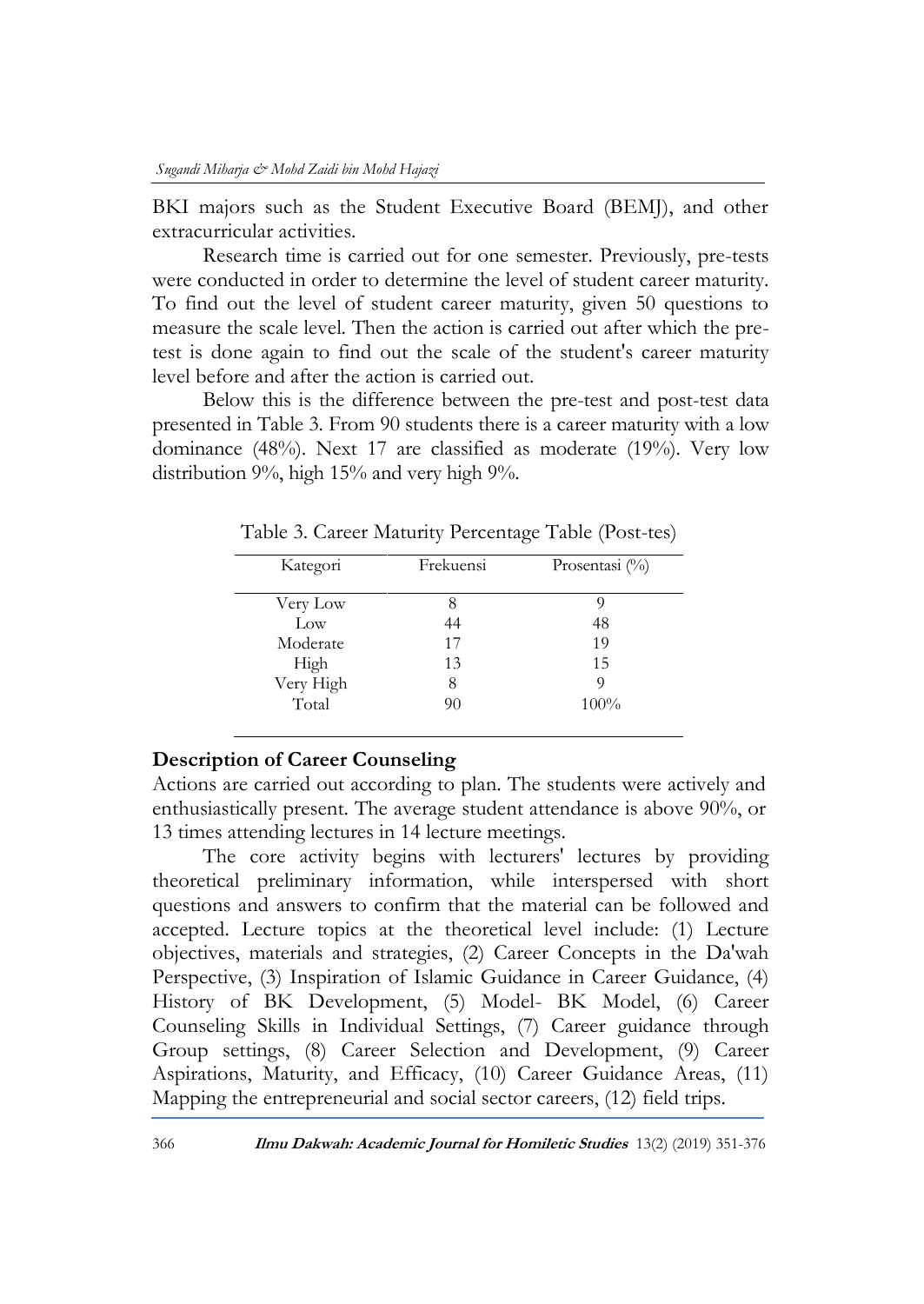Presentations by students brought topics from books related to biography and business practitioners, model teachers, social workers, and professions in various fields. The sub-topic aspects are presented in a brief biography, present and early conditions, progress principles, and possible applications for themselves and recommendations for fellow students. The presentation was conducted for ten minutes by each student. They explained it on the ppt slide.

Field trips were carried out at four places during the one-day visit. Places to visit include locations: (1) industry, (2) boarding schools, (3) social institutions, (4) markets. Students are provided with a list of observations and interviews, namely: location address, area of work, product or service excellence, management team, human resources, service community, history of institutional development, and excellence. Visit time is one full day, on the day there is no class schedule, Saturday. The means of transportation using a group bus, guided directly by the lecturer. Scheduling with the institution visited by request letter and question letter of willingness to accept the visit. In the next week the students submit a visit report in magazine format to the Microsoft Publisher application, so that it is more integrated between the text and the images they cover. Reports are made individually.

Next is a career portfolio. The function of a career portfolio is to place work in their portfolio. Referring to Perry and VanZandt (2006: 21), portfolios help save student work during studies and help see the development of self-assessing during the career development process. The contents of Portofolia are a collection of student thoughts in the form of documents during their studies.

In this portfolio session, each meeting the students were asked to fill in a self-mapping sheet, writing took about 10 minutes, then verbal disclosure. In verbal disclosures, students are randemically appointed by the lecturer. Appointment to make the classroom atmosphere more dynamic and give each student the opportunity to convey his personal views.

At each point, the lecturer gives a positive response to students by giving praise because everything goes according to plan. Before closing with prayer, the lecturer gives a conclusion about the lecture topic and the results of the portfolio activities, then informed of the planned activities at the next meeting.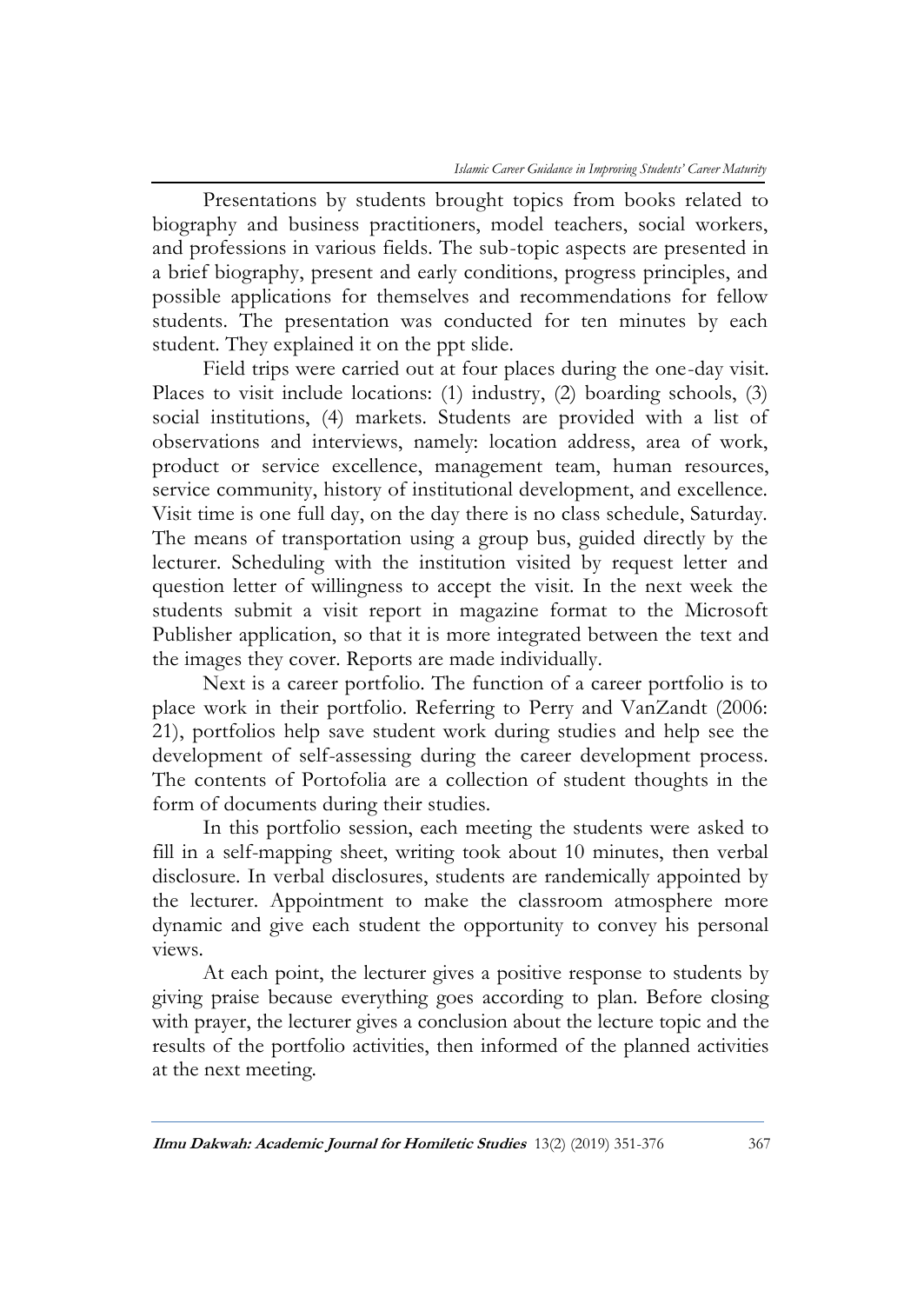| Aspect                 | Type of activity                           | Meeting- |
|------------------------|--------------------------------------------|----------|
| Career design          | Consider Your Academic Ability!            |          |
|                        | My family support!                         | 2        |
| Career exploration     | Recognize the Skills I've Got!             | 3        |
|                        | Competition supports me                    | 4        |
| Information about the  | Get to know the work in my area!           | 5        |
| world of work          | The relevant Professional Job Market       | 6        |
| Knowledge of the types | My Dream Job Profile                       | 7        |
| of work that are of    | The Work Conditions I Like                 | 8        |
| interest               | Appropriate Skill Type                     | 9        |
| Decision-making        | Writing Application Letters and curriculum | 10       |
|                        | vitae                                      |          |
|                        | Job interview                              | 11       |
|                        | Setting goals                              | 12       |

Table 4. Topics of career maturity fortfolio interventions

### **Career Maturity Scale Results During Action**

Subsequent measurements were carried out at the eighth meeting and the sixteenth meeting. The results of Pacates I are presented in Table 5. The results show that of the total 90 participants 52% had moderate career maturity, 28% were high and 20% were very high. Judging from the results of the post-test there is a change in the level of student career maturity from before and after the action. In the post-test I, there is no longer a low category especially very low, and there is a leap of increase in the very high category. Total categories are high and very high 48%.

| Category  | Frequency | Percentage $(\%)$ |
|-----------|-----------|-------------------|
| Very Low  |           |                   |
| Low       |           |                   |
| Moderate  | 47        | 52                |
| High      | 25        | 28                |
| Very High | 18        | 20                |
| Total     | 90        | 100%              |

Table 5. Career Maturity Category Table (Post-test I)

Process evaluation is carried out through student discussions that run smoothly where students attend lecturer lectures, presentations from fellow students and can fill out portfolio sheets well. There are also some students who are not serious in doing the work, because of the dense extracurricular activities that they participate in.

As for the obstacles found, namely student negligence, for example,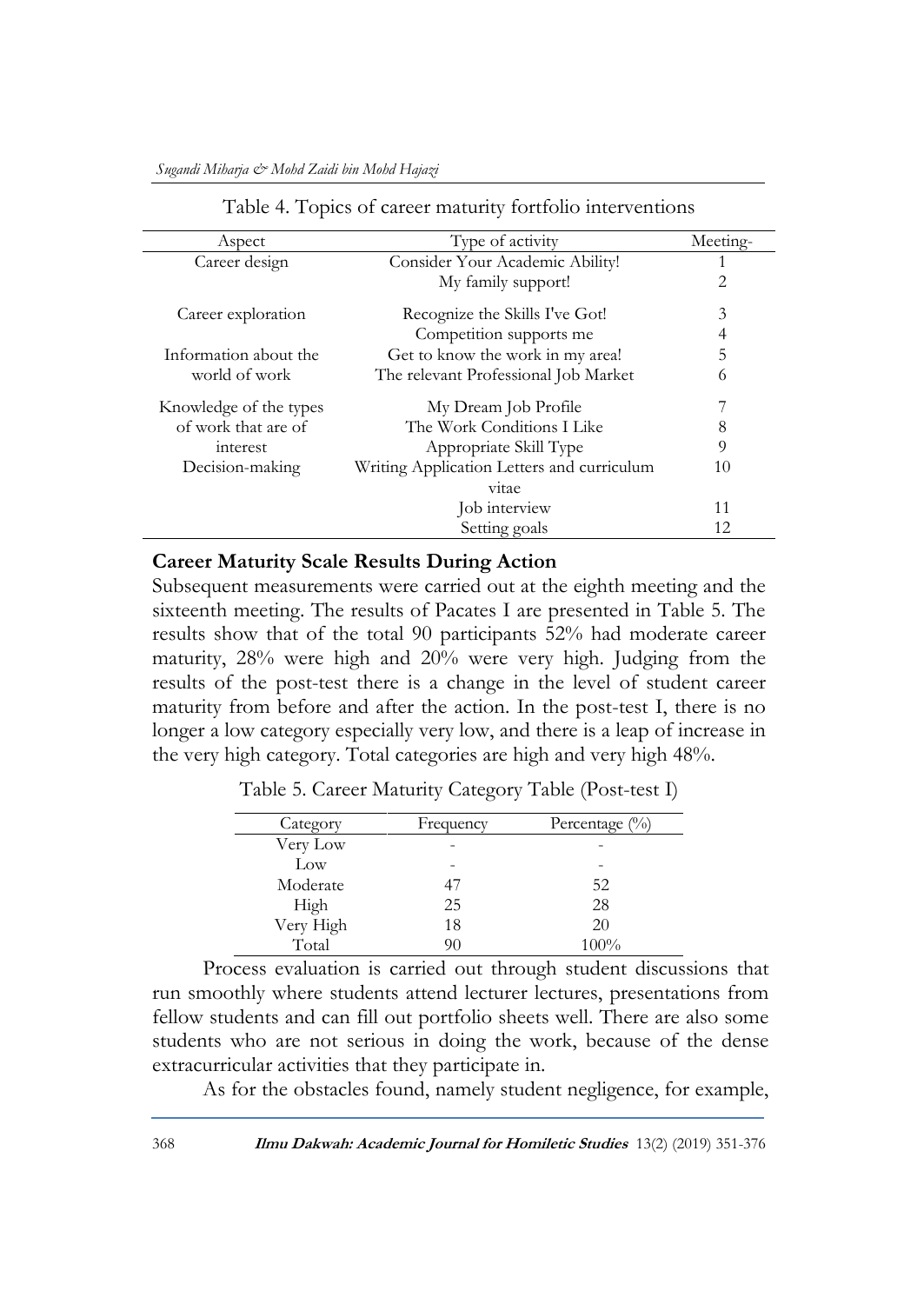not being on time to enter class. Another obstacle is that the classroom situation easily turns out to be not conducive, especially if students have been chatting with each other.

Lecturers help students in earnest when conducting lectures with a focus on increasing their career maturity. This time students were allowed to have discussions while filling out their portfolio sheets. Discussions between students are expected to facilitate them when filling their respective portfolios.



Figure 4. Comparison Diagram of Pretest Scores and Posttest I Scores

### **Career Maturity Scale Results post-test II**

Post-test measurement II is carried out at the end of the lecture meeting, which is at the fourteenth meeting.

| Category  | Frequency | Percentage (%) |
|-----------|-----------|----------------|
| Very Low  | $\theta$  | $\theta$       |
| Low       | $\theta$  | $\theta$       |
| Moderate  | 19        | 21             |
| High      | 47        | 52             |
| Very High | 24        | 27             |
| Total     | 90        | 100            |

Table 6. Maturity scale results post-test II

From Table 6. it is known that cycle II shows that there are no participants who have low or very low career maturity. On the contrary, the highest and very high categories were the highest up to 79%.

Reflection is done through interviews with students. Cycle II is carried out properly and according to plan. Generally this action can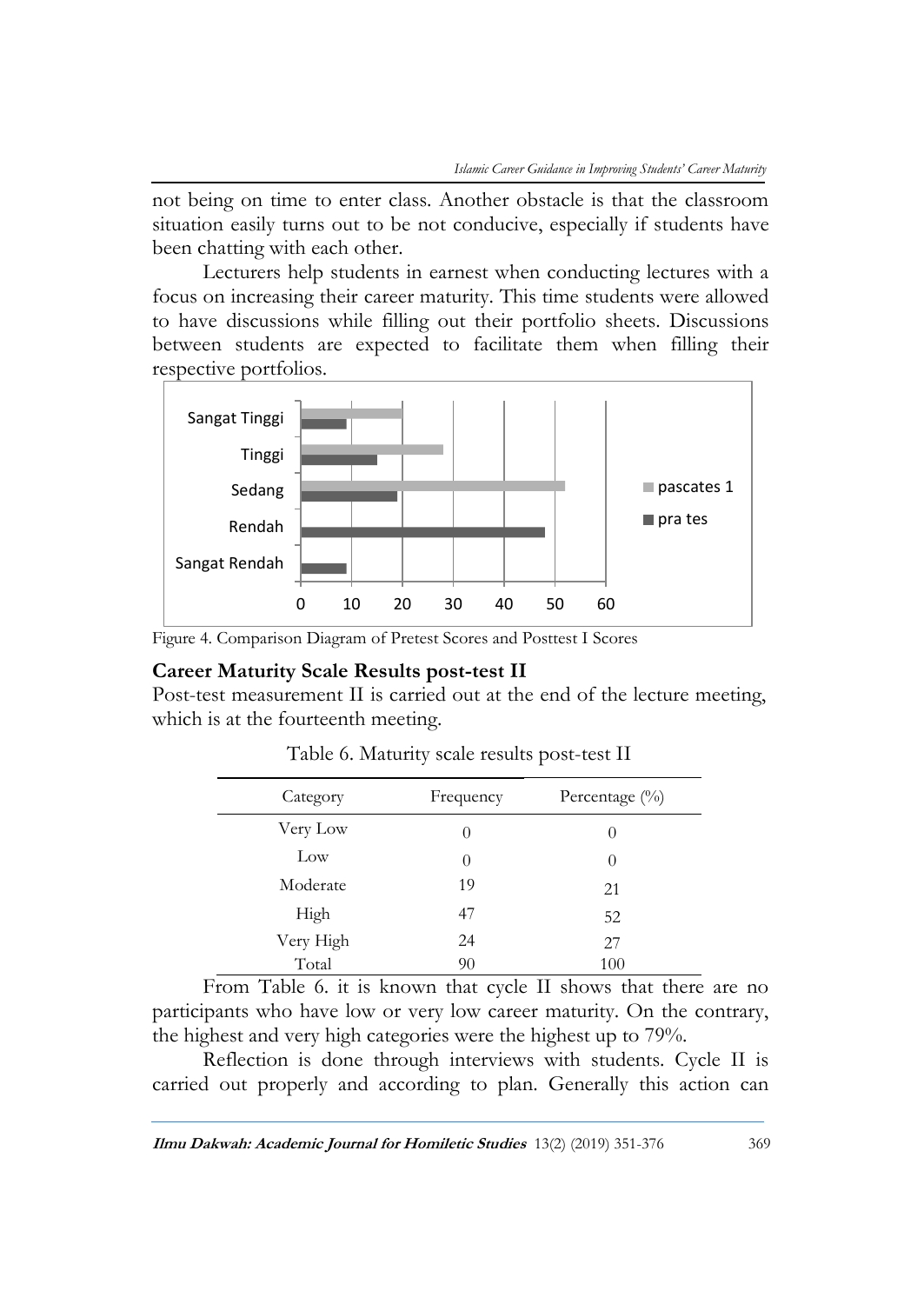increase student career maturity, this can be seen from the results of the post-cycle II cycle. It can be mentioned that Cycle II helped develop the participant's career maturity level.

The results of reflections conducted by researchers with students: a) Students already understand career maturity. They already recognize their own abilities, have insight into self-exploration and plan a career. b) No obstacles were found during cycle I and II which meant that career guidance activities were carried out well. However, at the beginning of action I, students were still a little hesitant in trying to shape their career maturity, so that in action II they were finally able to improve and formulate their career maturity. c) Group discussion cannot help in deeper self-recognition or in forming career planning. Even so, for career exploration group discussions are very useful. d) Comparison of the development level of student career maturity can be seen through the comparison of the average pre-test, post-test I, post-test II.

Comparison of the results of the career maturity scale of pre-test, post-test I and post-test II is presented in the diagram in Figure 5. In the pre-test results there are 79% of student career maturity at each level other than high and very high. For high and highest levels there are a total of 21%. Circumstances continue to change along with the existence of career guidance measures, that is after the first cycle through the measurement scale after I have reached 48% at high and very high levels, but still 62% at moderate, low and very low levels. In post-test II, 79% change was at a high level (52%) and very high (27%).



370 **Ilmu Dakwah: Academic Journal for Homiletic Studies** 13(2) (2019) 351-376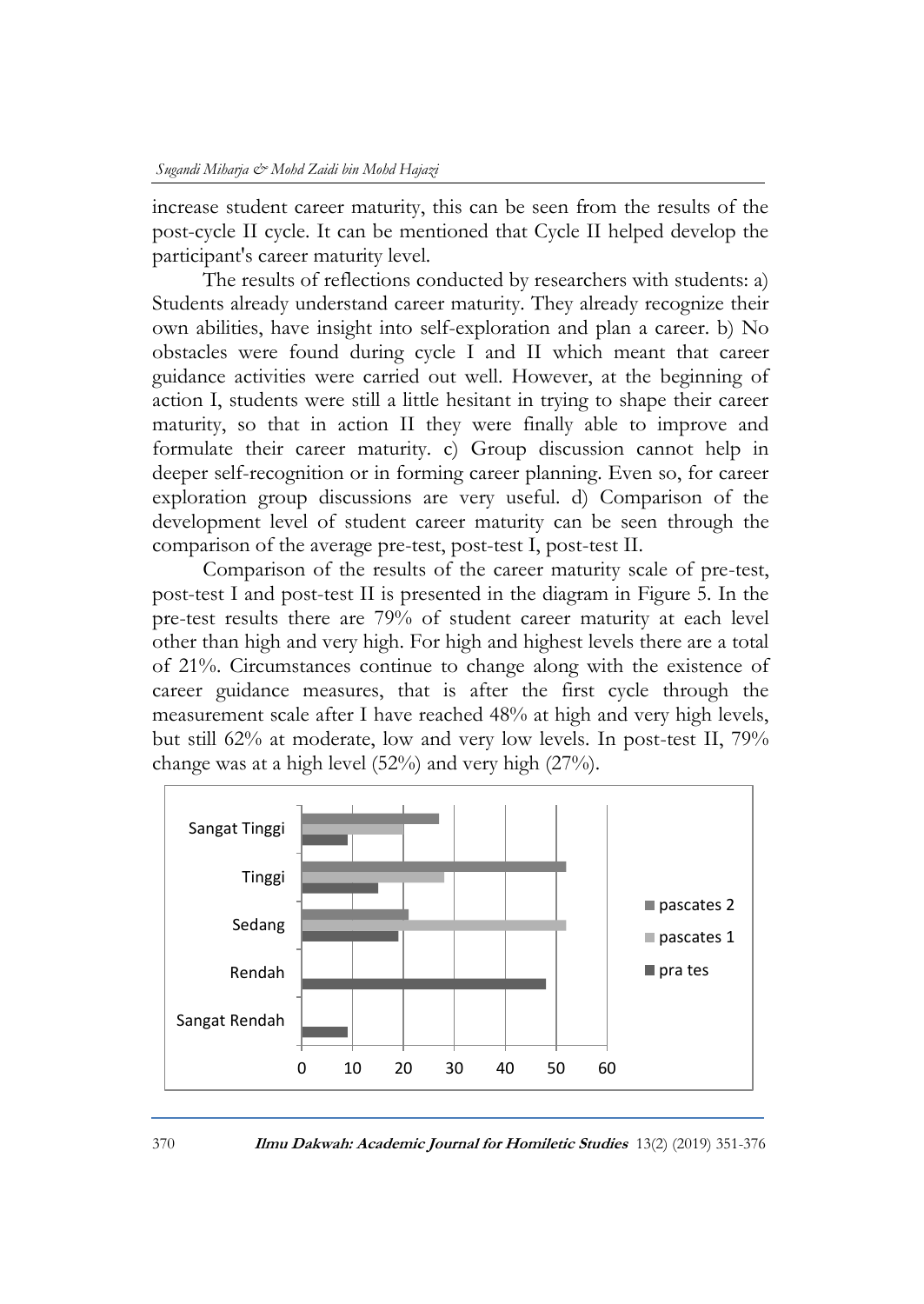Figure 5 Comparison diagram of the results of the career maturity scale pre-test, post-test I, post-test II

Career maturity is a person's skill to understand the development of appropriate career stages, namely by taking the steps necessary to make a career plan; gathering information, understanding of the career world and understanding the needs needed to decide on a career plan. This is as described by the limitations of maturity according to Richard (2007: 171), a reflection of the process of career development in making career decisions. Hasan (2006: 127) career maturity in the form of an attitude of planning, completing information and insight into work.

There are several elements of career maturity namely: 1) structuring career plans; 2) career exploration; 3) insight into career decisions; 4) understanding the world of work; 5) know the karer group that is of interest; 6) Realizing a career plan (Watkins & Campbell, 2000: 68). Aspects of Career Planning (Career Planning) in the form of an attitude of self-confidence, skills to take lessons from experience, knowing the importance of choosing decisions about education and career, as well as self-readiness to make these decisions. Career Exploration Aspect (Career Exploration) is an aspect obtained from other sources such as parents, teachers, friends or counselors. As for insights in making career decisions (career decision making), namely by having an independent personality, choosing a career that is in accordance with personal interests and talents, understanding in using strategies and principles in making decisions and facing problems including in education and career aspects. Knowledge of the World of Work (World of work information) which is about the type of career, steps in getting and succeeding at work, as well as obligations in the world of work. Aspects of insight into career groups that are more in demand (Knowledge of preferred occupational groups) include knowing job obligations, supporting facilities needed, physical and mental requirements, interests and reasons for deciding work. Realizing career decisions (realization), i.e. knowing personal strengths and weaknesses, aspects that support and hinder, making realistic decisions. Career orientation in the form of career behavior, decision-making skills and career information.

Referring to Alvarez (2008: 764), in order to maximize career maturity there are five areas that must be developed: (1) Knowing yourself, such as talent, life skills, respecting and understanding personal concepts, personalities, academic aspects, experience in careers and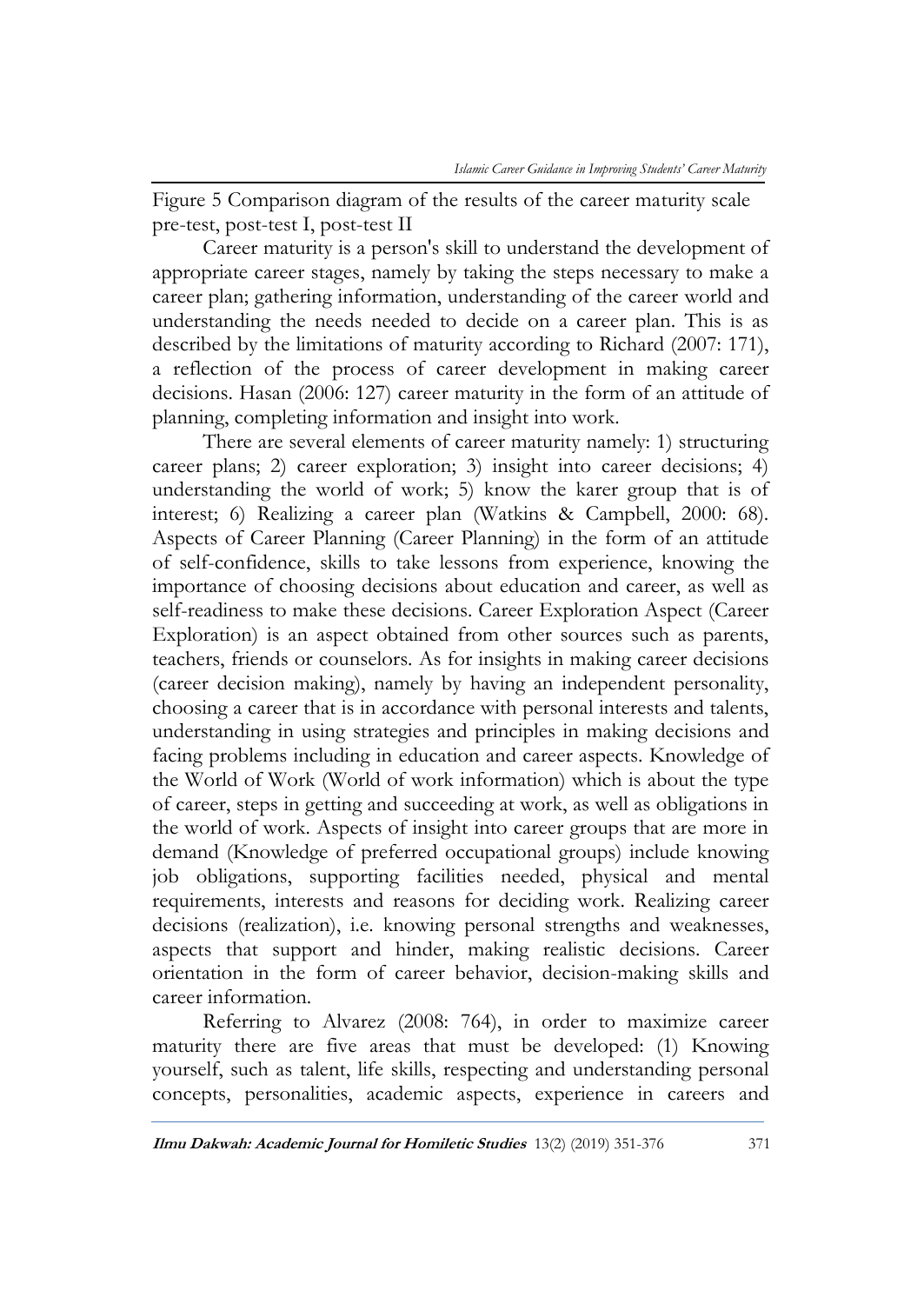learning , interests, self-confidence, motivation, ideology, life style and others. (2) Study, job and career information, in the form of educational, professional and career choices. (3) Stages in making career, education and personal development decisions. (4) Transition to the world of work, in the form of strategies to determine the right career decision. (5) Structuring career plans, studying themselves in study and work experiences.

Interventions for increasing career maturity through career guidance courses have parallels with theoretical and practical aspects. There is an increasing level of maturity due to direct efforts related to career maturity, not outside factors. The portfolio method is useful as support in building a career. This is because aspects that exist in the portfolio in the form of a collection of self-knowledge, self-exploration, and career planning. Referring to Maine Career Advantage (2003: 2), a physical career portfolio is a sheet of someone writing about a career that is a visual illustration of skill, potential, skill, insight and quality. Students can place work in their portfolios. Likewise career literacy and field trips, directly change the increase in career maturity.

### **CLOSING**

There are four methods as an effort to intervene career maturity, namely (1) career theory lectures, (2) career portfolios, (3) field trips, (4) career inspiration presentations. This method is in different time allocation portions. Each portion of time is considered to better maintain a more dynamic lecture atmosphere.

On the results of the pre-test there is 76% of student career maturity below the high level. The situation continues to change along with the existence of career guidance measures, ie after the first cycle through the measurement scale after I have reached 52% at levels below the high level. Only in the post-test II, the change reached 21% below high, with a percentage of 79% at high levels (52%) and very high (27%). Thus the act of career maturity through career guidance courses can achieve an increase in career maturity at high and very high levels reaching 79%.

For more practical application, increasing career maturity can be done by making a dynamic integration of lecture methods between guided field trips and lectures in the classroom. Lectures in the classroom further increase the portion of the portfolio so that each student can express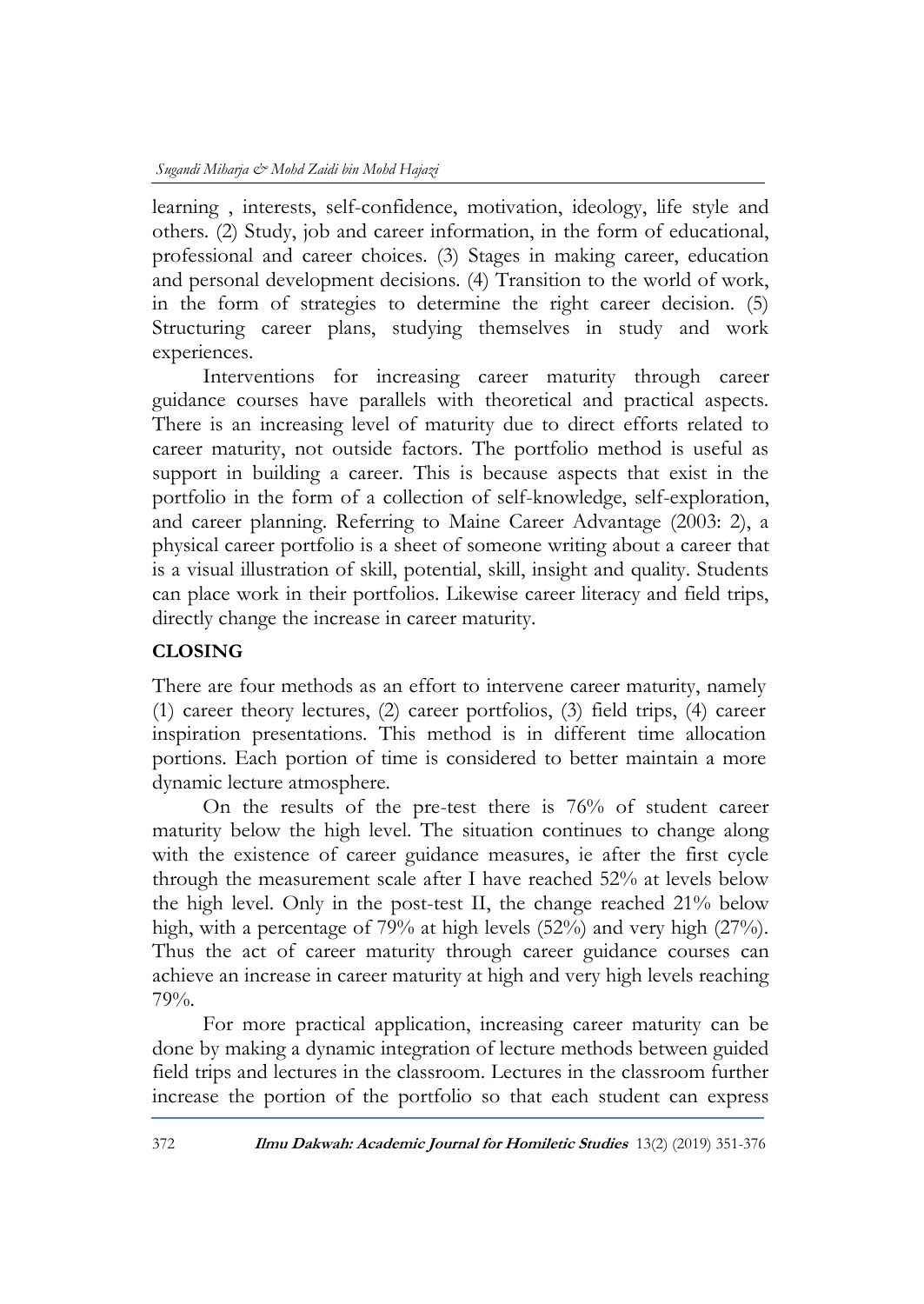himself systematically. Likewise lecturers' presentations and books that students read become theoretical updates, so that students can help themselves as well as guide others.

Suggestions for further research, may be done on comparative research subjects between universities to see the effectiveness of broader research subjects. A lecturer self-evaluation evaluation form is also needed, as a reflection of student respect for the dynamics of the lecture as a whole.

### **REFERENCES**

- al-Rasyid , H. H. (2014). Dakwah Islam Di Era Globalisasi: Revitalisasi Prinsip Moderasi Islam. Jurnal Al-Qalam. 20.
- Alvarez, G. M. (2008). Career Maturity: a Priority for Secondary Education. Journal of Research in Educational Psychology. ISSN. 1696- 2095. No. 16. Vol. 6 (3) 2008, pp:749-772. Spain: University of Barcelona
- Arifin, S & Zaini, A. (2014). Dakwah Transformatif Melalui Konseling: Potret Kualitas Kepribadian Konselor Perspektif Konseling At-Tawazun. Jurnal Dakwah, 15(1)
- Aswadi. (2009). Iyadah dan Ta'ziyah Prespektif Bimbingan Konseling Islam. Surabaya: Dakwah Digital Press.
- Bahtiar. (2017). The Influence Of Locus Of Control, Self-Efficacy, And Accounting Achievement Learning On Accounting Career Maturity Of The Twelfth Grade Students Of The Accounting Program In Private Vocational High Schools. International Journal of Education, 10(1)
- Bukhori, B. (2014). Dakwah Melalui Bimbingan Konseling Islam. Konseling Religi: Jurnal Bimbingan Konseling Islam. 5(1)
- Fadhilah & Rochman. (2010). Meningkatkan Kematangan Karier Mahasiswa. Paedagogia. 13(2)
- Fakultas Dakwah dan Komunikasi. (2018) Kurikum KKNI.
- Faqih, A.R. (2001). Bimbingan Konseling Dalam Islam. Yogyakarta: UII Press.
- Hasan, B. (2006). Career Maturity of School Children. Journal of The Indian Academy of Apllied Psychology. 31(1)
- Hendayani & Abdullah (2018). Dukungan Teman Sebaya dan Kematangan Karier Mahasiswa Tingkat Akhir. Jurnal Ilmiah Psikologi Terapan. 6(1)

**Ilmu Dakwah: Academic Journal for Homiletic Studies** 13(2) (2019) 351-376 373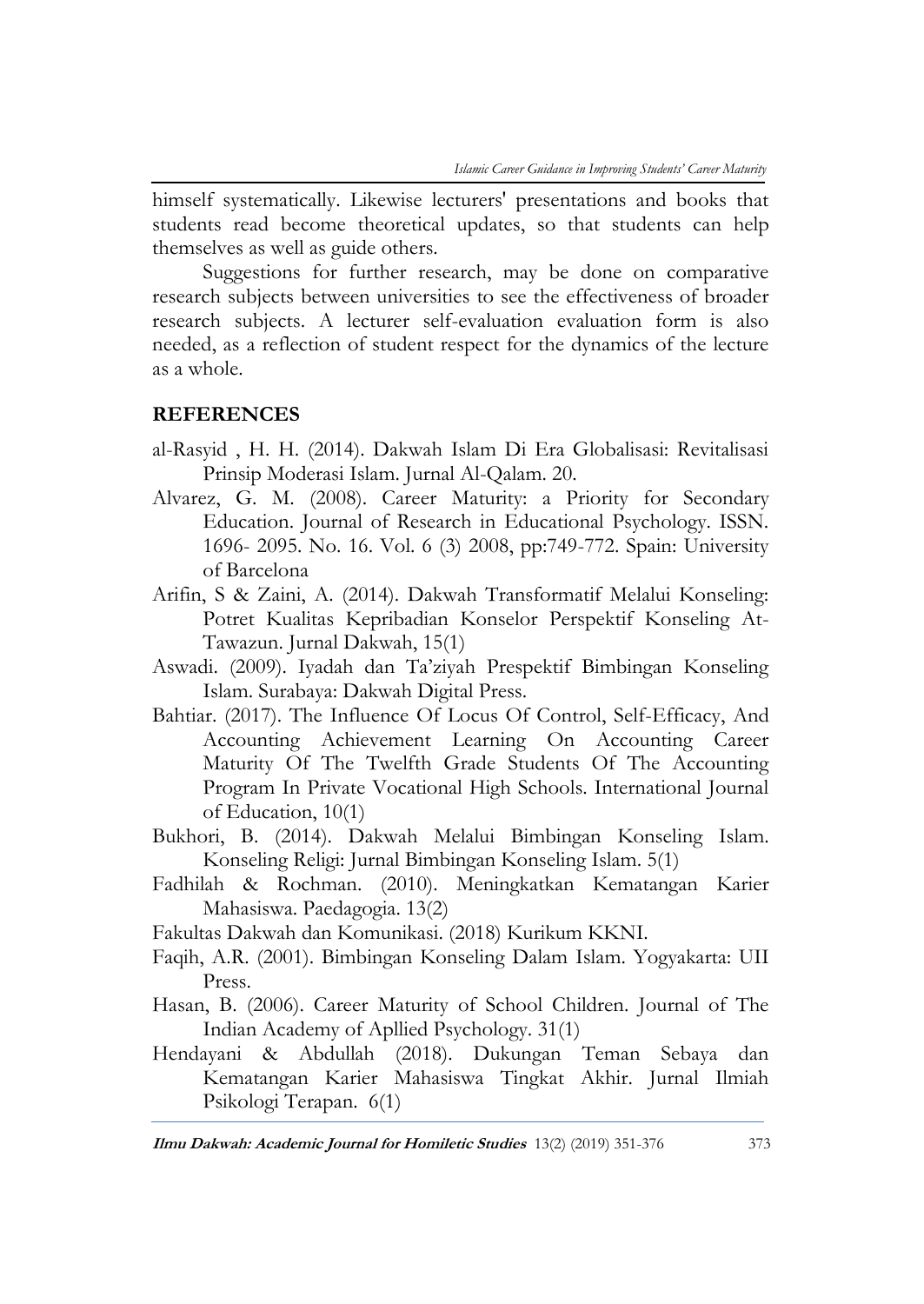- Hidayat, A. (2018). The Effect Of Training Towards Career Maturity Of Senior High School Students. Journal of Educational, Health and Community Psychology. 7(2).
- Al Musadieq, K & Arik. (2017). The Effect Of Career Development Services On Student Career Maturity (A Study On University Student Of Faculty Of Adminstrative Science At Brawijaya University In Malang, East Java). Jurnal Administrasi Bisnis 42(1).
- Kusnawan, A. (2017). Implementasi Metode Silaturahim Dalam Bimbingan Konseling Sosial Berbasis Dakwah. Konseling Religi: Jurnal Bimbingan Konseling Islam, 8(2)
- Lestari. (2013). Relationship Between Self Efficacy With Career Maturity At The End College Students. Empathy Jurnal Fakultas Psikologi.  $2(1)$ .
- Advantage, M.C. (2003). Career Portfolio for Middle School Student. Journal. 7(2).
- Perry, N. & Vanzandt, Z. (2006). Exploring Future Options: A Career
- Prasetya, M.A. (2014). Korelasi antara Bimbingan Konseling Islam dan Dakwah. Jurnal ADDIN. 8(2)
- Prihatiningtyas, S. (2018). Dakwah Islam Dengan Pendekatan Bimbingan Dan Konseling. Jurnal Ilmu Dakwah, 38(2).
- Purnasari. (2018). Harga Diri Dan Kematangan Karier Pada Mahasiswa Tingkat Akhir. Insight: Jurnal Ilmiah Psikologi. 20(1).
- Bustan, R & Firmiana, M. E. (2011). Kebutuhan Kompetensi Dakwah Healing dan Konseling di Dunia Kerja.. *Jurnal Al-Azhar Indonesia Seri Humaniora*. 1(1)
- Richard, G., et.al. (2007). Career Maturity of Students in Accelerated Versus Traditional Programs. *The Career Development Quarterly*, 56.
- Rozikan, M. (2017). Transformasi Dakwah Melalui Konseling Islami. Inject: Interdisciplinary Journal of Communication. 2(1).
- Saefudin, A. (2018). Kematangan Karier. Yogyakarta: Pustaka Pelajar
- Sahlan, M. (2012). Profil Pilihan Karier Alumni Fakultas Dakwah UIN Sunan Kalijaga. Jurnal Dakwah. 13(2).
- Shihab, M. Q. (2003). Tafsir Misbah Pesan, Kesan dan Keserasian al-Qur"an. Volume 11. Jakarta: Lentera Hati.
- Sugiyono. (2017). Metode Penelitian Kombinasi (mixed Methods). Bandung: Alfabeta.
- Syamsidar. (2017). Persepsi Mahasiswa Mengenai Layanan Bimbingan
- 374 **Ilmu Dakwah: Academic Journal for Homiletic Studies** 13(2) (2019) 351-376